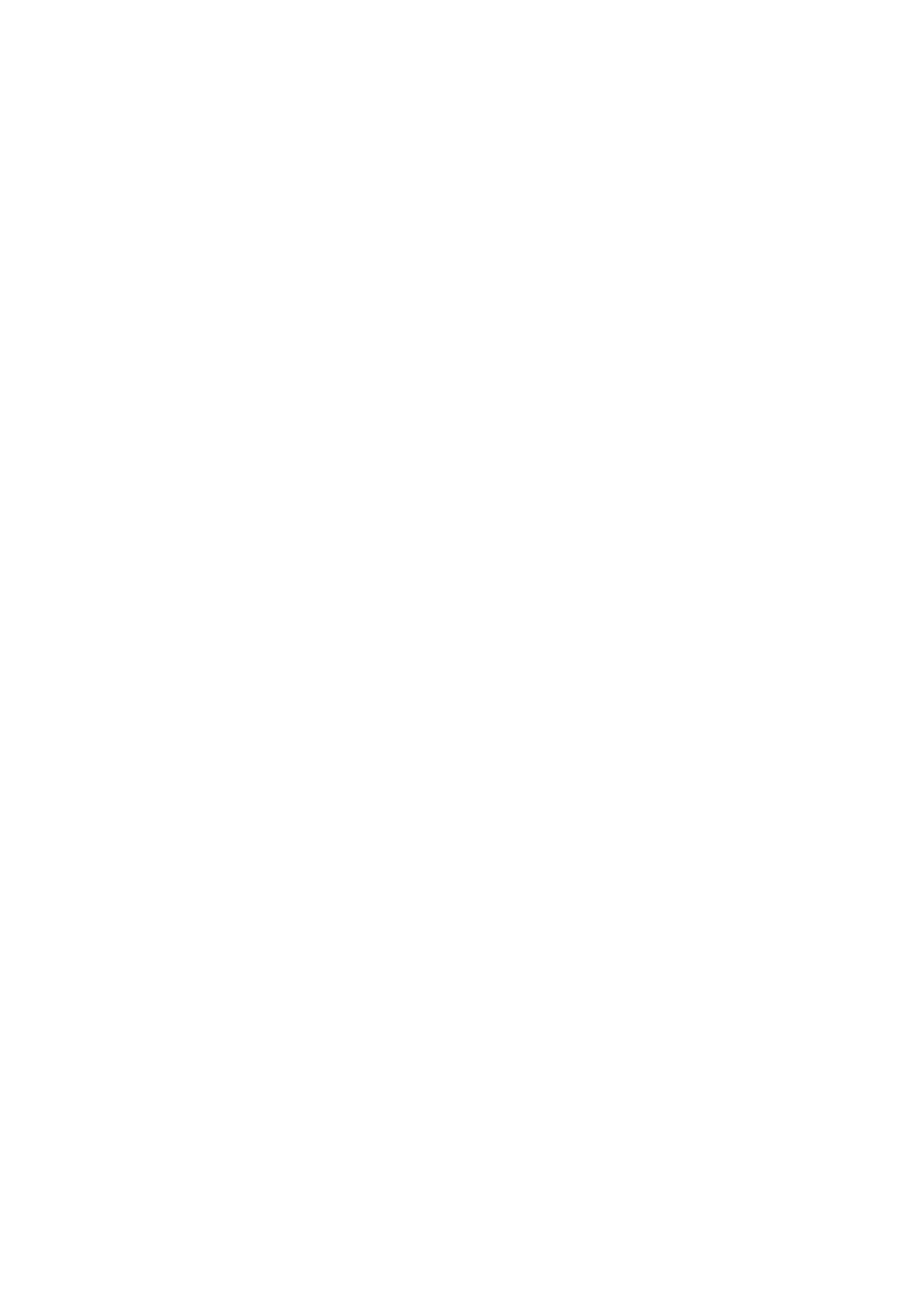## **Establishing the need for provision of Affordable Housing in Blaby**

## **Summary**

There are multiple political drivers for the Affordable Rent (AR) policy – including raising money for new development, changing perceptions and realties of social housing, benefit reform - reduction of the total bill, reduction of dependency on benefit, promotion of personal responsibility and so on.

The likely levels of AR have been estimated from published data on market rents. Comparison shows that, on average, rents at 80% of market rents – the maximum for AR - would be between 18% to 61% higher than social rents.

Affordability issues are likely to be greatest for three and four bedroom properties, where the differences are around £45 a week, some 50% to 60% higher for AR. In practice complexity of the interactions between earnings, tax, rents and benefits makes it difficult for tenants to make informed decisions. The proposed changes to the benefits system and rent levels are likely to make it more difficult for tenants to make informed rational decisions about what housing costs they can realistically afford in the long term.

Potential rent levels have then been compared to household incomes data from CACI Paycheck and CORE lettings logs to estimate the proportions of residents that can and cannot afford them. This suggests that to best meet the current profile of housing need in Blaby the overall supply of all lettings should be close to 50% Social Rent : 50% Affordable Rent This makes the balance between new lets and relets important in policy decisions, since most new properties are likely to be let at Affordable rent.

However in reality most higher rents will currently be covered by increased Housing Benefit (HB) payments up to set 'Local Housing Allowance' (LHA) limits. These limits will be used as a cap on Affordable Rent. This may also mean that AR could cause disincentives to work, but there are many unknowns – benefit interactions are complex and difficult to predict for the Council and the individual. Rents would have to be lower than current social rents to get many households off benefit altogether.

The additional HB cost could be in the region of £146,000 to £197,000 a year if all relets were converted to AR, although this cannot happen in reality because HCA agreement for providers to convert existing properties will only be given where they have signed a framework contract with the Homes & Communities Agency (HCA), and not all Registered Providers will do so. The cost of HB is currently covered by government through the Department of Work and Pensions.

At the same time the potential additional rental revenue to Registered Providers (mainly housing associations) could be around £250,000 a year, £20,000 a month, at the current general needs relet rate and profile, which could in theory support additional borrowing of around £3.5 million, which in turn might fund perhaps 30 additional affordable units a year. However there are many steps, costs and variables along this path so the reality would probably be rather different. The additional capital raised would be tied to the HCA defined geographical area, not the district.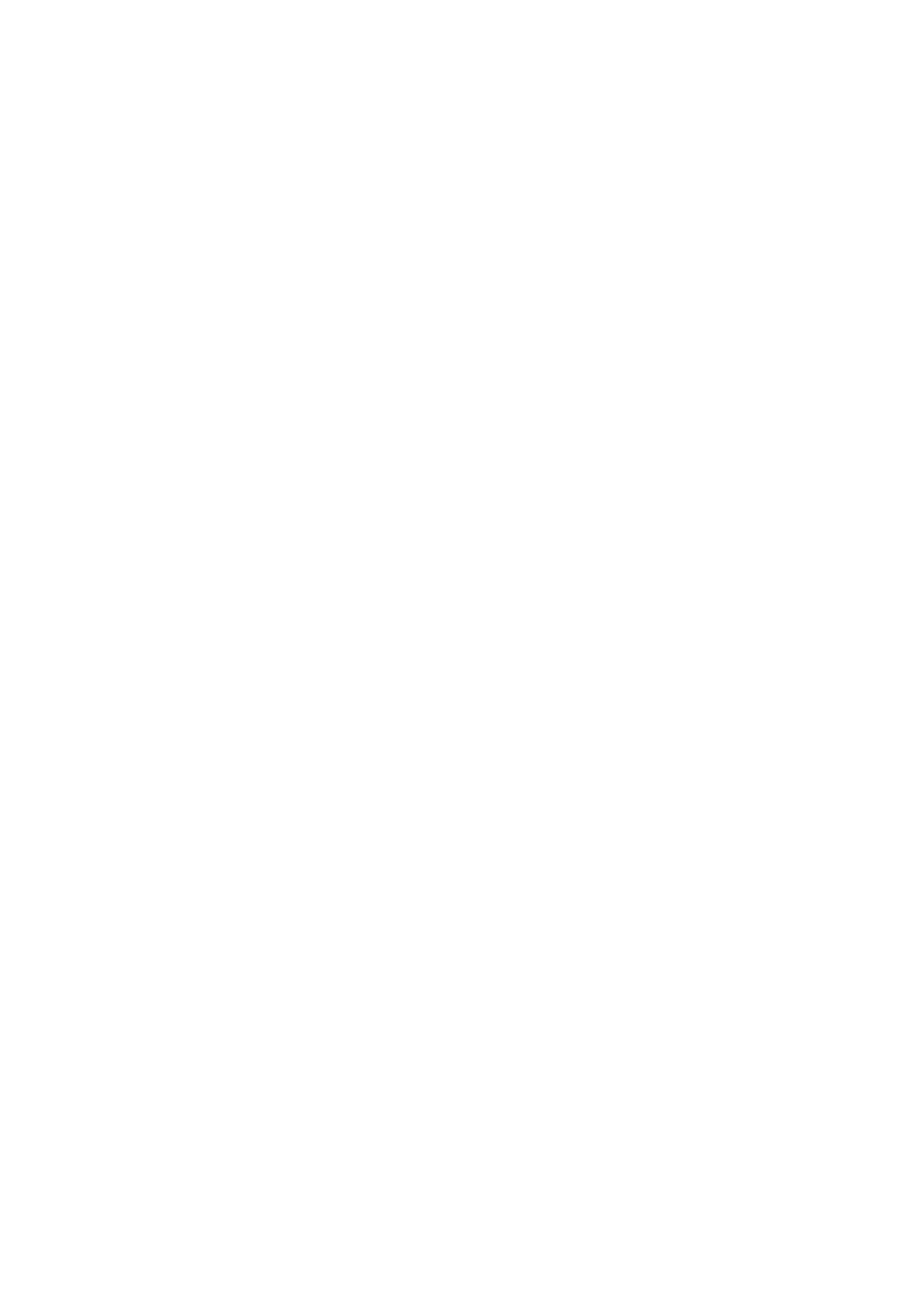## Housing Benefit limits

 A first potential issue is the limit on rent levels which could apply for Housing Benefit, although this is not straightforward because of the distinction between Housing Benefit, which applies to PPS3 compliant Affordable Housing, and Local Housing Allowance, which applies to the private rented sector (PRS). The Homes and Communities Agency (HCA) 2011-15 Affordable Homes programme – Framework said:-

 "The TSA is therefore not proposing to restrict the maximum rent that Registered Providers can charge for Affordable Rent properties based on the Local Housing Allowance. However, landlords will wish to consider the local market context when setting rents, including the relevant Local Housing Allowance for the Broad Rental Market Area in which the property is located."

 This rather loose direction has apparently now been made somewhat firmer, although not in any official form, with a CLG response to an article in Inside Housing that "Rents will be set at 80 per cent of market levels, but will not be allowed to rise above LHA levels."<sup>2</sup>

 There are now absolute caps that Local Housing Allowance rates cannot exceed:

- £250 for a one bedroom property,
- £290 for a two bedroom property.
- £340 for a three bedroom property,
- £400 for a four bedroom property.

 $\overline{a}$ 

 These are clearly aimed mainly at high rent areas such as London, and will not normally affect districts in the East Midlands.

 There are also local LHA limits which are now set at the 30th percentile of all private sector rents in each Broad Rental Market Area (BRMA) rather than the median, as previously.

| Leicester BRMA                   |          |
|----------------------------------|----------|
|                                  | per week |
| <b>Shared Accommodation Rate</b> | £58.00   |
| One Bedroom Rate                 | £86.54   |
| Two Bedrooms Rate                | £109.62  |
| Three Bedrooms Rate              | £126.92  |
| Four bedroom rate                | £160.38  |

Table 15. – Broad Rental Market Area Local Housing Allowance upper limits

 These are mostly comfortably above potential Affordable Rents. The extent of the differences between potential affordable rent levels and the LHA rates are shown in the table below

 expected/6512218.article 2 [http://www.insidehousing.co.uk/news/housing-management/-rent-rises-to-be-lower-than-](http://www.insidehousing.co.uk/news/housing-management/-rent-rises-to-be-lower-than)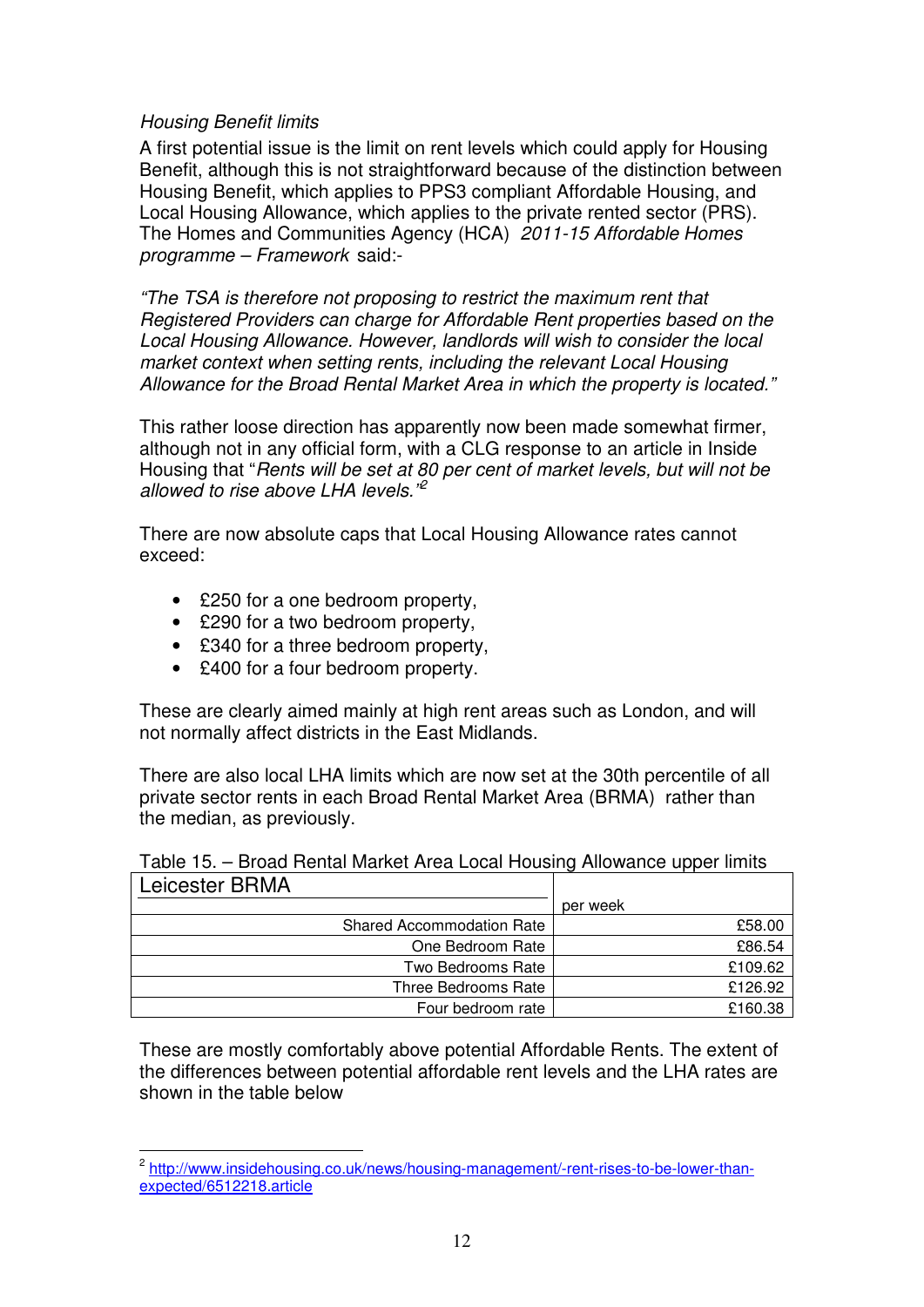|                  | monthly | weekly  | 80%     | <b>LHA</b> |   | LHA above AR<br>@80% PRS |
|------------------|---------|---------|---------|------------|---|--------------------------|
| <b>Bed Flats</b> | £418    | £96.35  | £77.08  | 86.54<br>£ | £ | 9.46                     |
| 2 Bed Flats      | £542    | £124.96 | £99.97  | £109.62    | £ | 9.65                     |
| 1 Bed Houses     | £465    | £107.31 | £85.85  |            |   |                          |
| 2 Bed Houses     | £543    | £125.38 | £100.31 | £109.62    | £ | 9.31                     |
| 3 Bed Houses     | £651    | £150.31 | £120.25 | £126.92    | £ | 6.67                     |
| 4 Bed Houses     | £740    | £170.65 | £136.52 | £160.38    | £ | 23.86                    |

## Table 16. Blaby overall average of rents ( unweighted)

## Comparable earnings limits

 A further limit introduced in the 2010 Budget is that no household should be better off on benefits than a household earning £25,000 a year. In practice this is complicated to assess because, depending on its circumstances, a working household could itself receive benefits which affect its total take home income

# income.<br><u>Welfare benefit interactions</u>

 In reality the interactions of incomes, taxes, benefits and rents combine to create an income trap, which it is difficult to escape. This can be demonstrated using an adapted Department of Works and Pensions (DWP) tax/benefit<sup>3</sup> model;-

 The DWP Tax Benefit Model is designed to illustrate the weekly financial circumstances of a selection of hypothetical families, either as local authority tenants or private tenants when in work. It does this by calculating the interaction between income tax, National Insurance, tax credits, and certain benefits when working for a minimum of 16 or 30 hours per week. It also shows for the same hypothetical family the weekly financial circumstances when out of work and entirely reliant upon benefits. In addition the model presents a comparison between these in and out of work scenarios.

 However the model is based on the current benefits system, not the proposed new Universal Credit system, because the details of this are still being worked out. It is not expected to be implemented until 2014 onwards

 On the basis that the new system will have similarities with the current system, case studies of various household types can be exemplified, using typical values for rent and incomes in Blaby. This allows evidence based judgments to be made about what levels of 'left to live on' income is sufficient to decide that the rent is affordable, and to see the implications for earned income retention and benefit traps.

<sup>&</sup>lt;sup>3</sup> http://research.dwp.gov.uk/asd/index.php?page=tbmt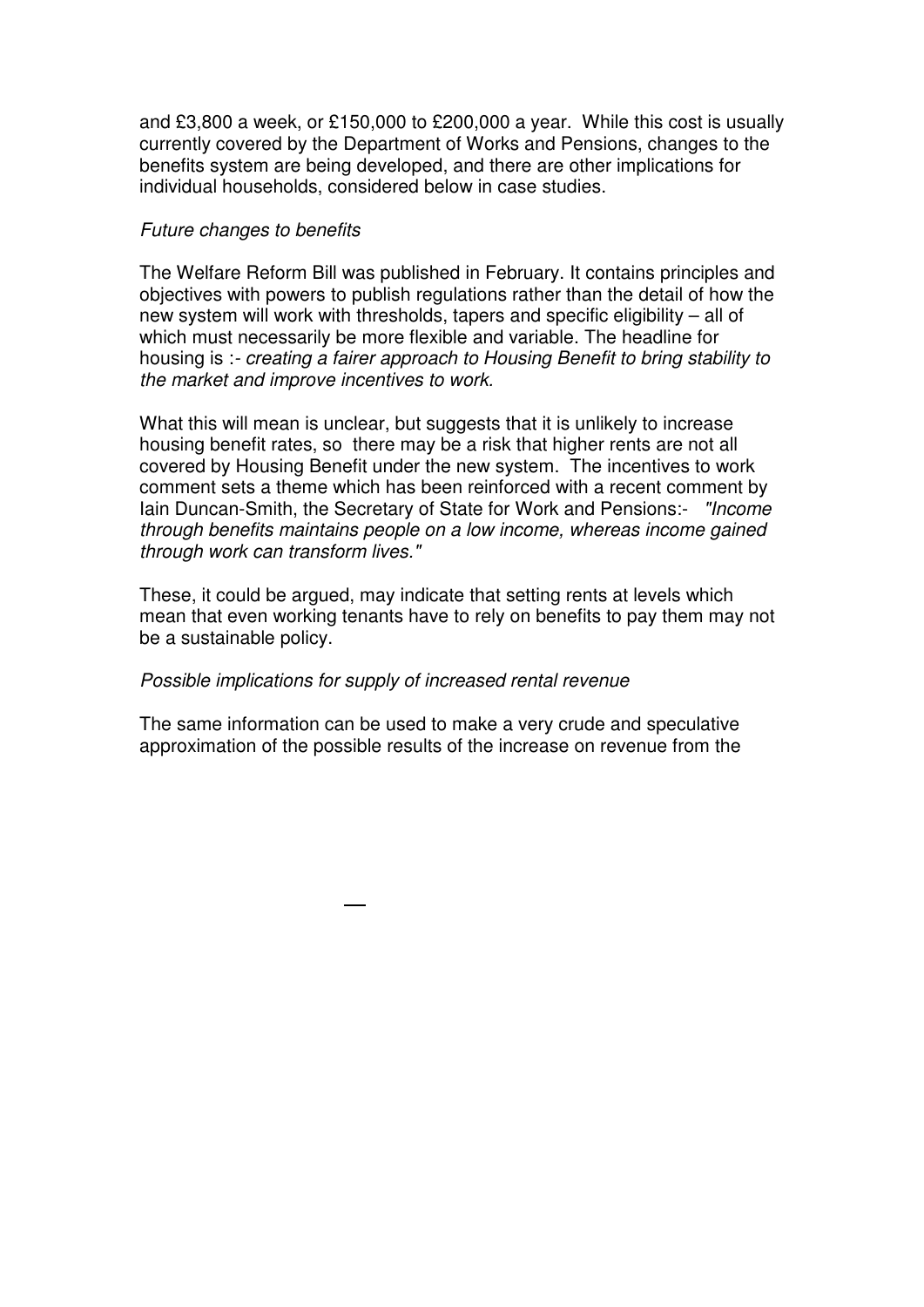from higher priced areas but develop where it is cheaper and easier to do so.

## Case studies

 The examples below show the financial and benefit circumstances for a single person, a couple and a family with children for earnings levels just eligible for HB, the 25<sup>th</sup> percentile, and the median, for average Affordable and then Social rents. Note that earnings are not quite the same as household incomes, as there may be more than one earner, and with two earners the total income and tax/NI position is affected, but less so the benefits.

## Single person

Table 19.Single person in Blaby – 1 bed flat – just eligible for HB,  $25<sup>th</sup>$  percentile and median earnings – gross Affordable Rent of £77 a week (including service charges) .

| Affordable rent                |                                             |                         |          |                |  |
|--------------------------------|---------------------------------------------|-------------------------|----------|----------------|--|
| <b>Summary</b>                 | working<br>unemployed                       |                         |          |                |  |
| household type                 | Single Person - 25 or over with no children |                         |          |                |  |
| <b>ASHE earnings</b>           | working,<br>just<br>eligible<br>for HB      | $25^{th}$<br>percentile | median   | benefits       |  |
| earnings/unemployment benefit  | £ 216.00                                    | £390.00                 | £514.00  | £67.50         |  |
| rent                           | 77.00<br>£                                  | £77.00                  | £77.00   | £77.00         |  |
| Gross income                   | £216.00                                     | £390.00                 | £514.00  | £67.50         |  |
| Income tax                     | 14.45<br>£                                  | £49.25                  | £74.05   | not applicable |  |
| National Insurance             | £<br>9.24                                   | £30.12                  | £45.00   | not applicable |  |
| Take home pay/benefit          | £192.31                                     | £310.63                 | £394.95  | £67.50         |  |
| <b>Working Tax Credit</b>      | 14.03<br>£                                  | 0                       | 0        | not applicable |  |
| <b>Child Tax Credit</b>        | £                                           | $\Omega$                | 0        | not applicable |  |
| <b>Child Benefit</b>           | £<br>$\overline{a}$                         | $\Omega$                | $\Omega$ | O              |  |
| <b>Housing Benefit</b>         | £<br>1.12                                   | $\Omega$                | 0        | £77.00         |  |
| <b>Council Tax Benefit</b>     | £                                           | $\Omega$                | 0        | £14.00         |  |
| Before housing costs           | £ 207.46                                    | £310.63                 | £394.95  | £158.50        |  |
| After housing costs            | £116.46                                     | £219.63                 | £303.95  | £67.50         |  |
| <b>Marginal Deduction Rate</b> | 91%                                         | 32%                     | 32%      | not applicable |  |
| <b>Replacement Ratio</b>       | 58%                                         | 31%                     | 22%      | not applicable |  |

 A single over 25 year old needs to be earning less than £216 a week, £11,232 a year, to become eligible for HB at the £77 average Affordable Rent. There are clearly advantages for tenants and providers in avoiding the need to claim Housing Benefit, especially for partial amounts which vary with earnings because this can cause frequent HB changes and confusion.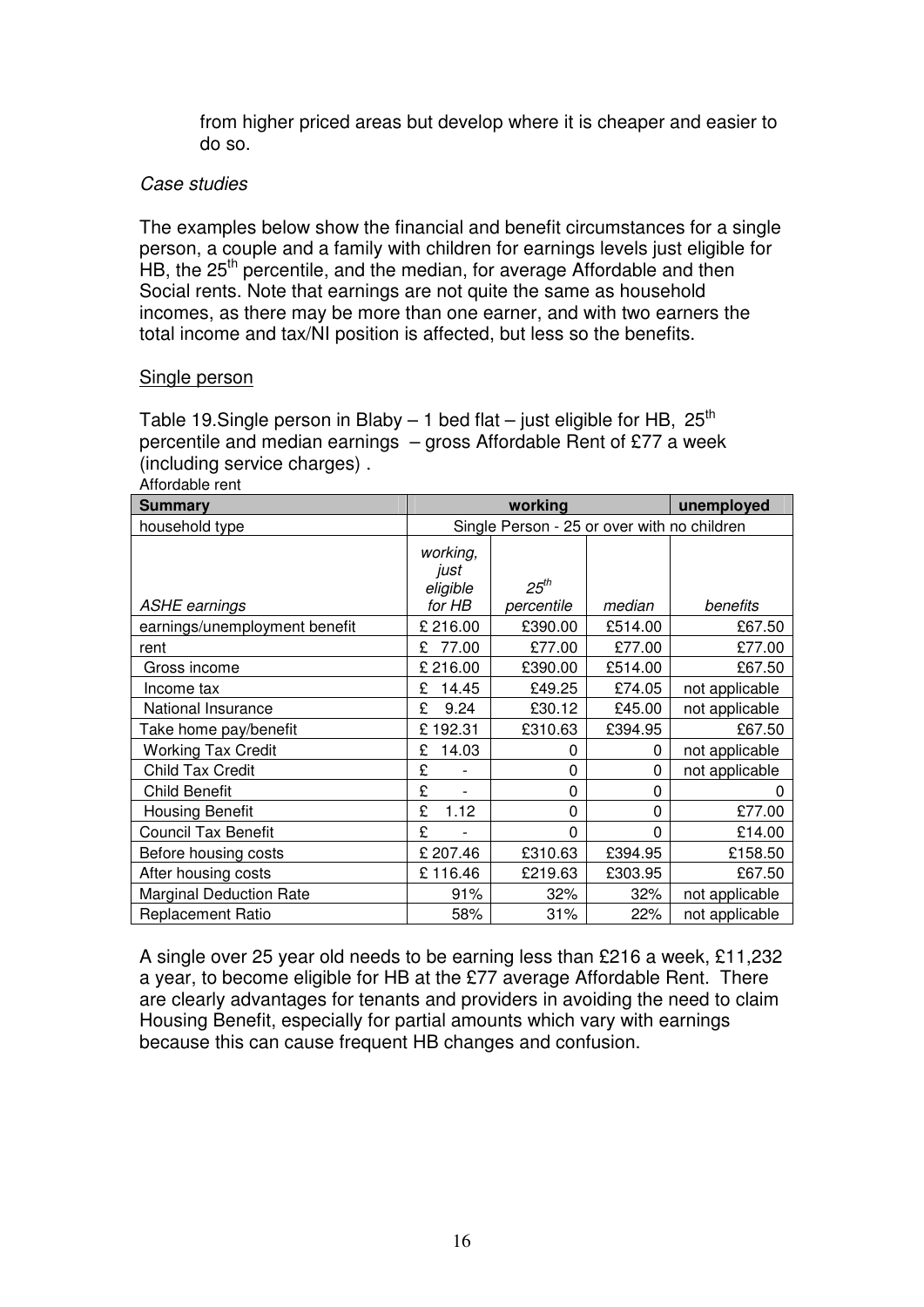Table 20.Single person in Blaby – 1 bed flat – just eligible for HB,  $25<sup>th</sup>$  percentile and median earnings – gross Social Rent of £66 a week Social rent

| <b>Summary</b>                 |                                             | unemployed              |              |                |  |
|--------------------------------|---------------------------------------------|-------------------------|--------------|----------------|--|
| household type                 | Single Person - 25 or over with no children |                         |              |                |  |
| <b>ASHE</b> earnings           | working,<br>just<br>eligible<br>for HB      | $25^{th}$<br>percentile | median       | benefits       |  |
| earnings/unemployment benefit  | £173.00                                     | £390.00                 | £514.00      | £67.50         |  |
| rent                           | £66.00                                      | £66.00                  | £66.00       | £66.00         |  |
| Gross income                   | £174.00                                     | £390.00                 | £514.00      | £67.50         |  |
| Income tax                     | £6.05                                       | £49.25                  | £74.05       | not applicable |  |
| National Insurance             | £4.20                                       | £30.12                  | £45.00       | not applicable |  |
| Take home pay/benefit          | £163.75                                     | £310.63                 | £394.95      | £67.50         |  |
| <b>Working Tax Credit</b>      | £<br>31.25                                  | 0                       | 0            | not applicable |  |
| <b>Child Tax Credit</b>        | 0                                           | 0                       | $\mathbf{0}$ | not applicable |  |
| <b>Child Benefit</b>           | 0                                           | 0                       | 0            |                |  |
| <b>Housing Benefit</b>         | £1.00                                       | 0                       | 0            | £66.00         |  |
| <b>Council Tax Benefit</b>     | 0                                           | 0                       | $\Omega$     | £14.00         |  |
| Before housing costs           | £195.00                                     | £310.63                 | £394.95      | £147.50        |  |
| After housing costs            | £115.00                                     | £230.63                 | £314.95      | £67.50         |  |
| <b>Marginal Deduction Rate</b> | 130%                                        | 32%                     | 32%          | not applicable |  |
| <b>Replacement Ratio</b>       | 59%                                         | 29%                     | 21%          | not applicable |  |

 For a single person aged over 25 the minimum wage ( increased to £6.08 an hour in 2011/12) is enough for them to be deemed not to require Housing Benefit to be able to afford the social rent of £66 a week.

 For an unemployed over 25 year old the rent is all covered by Housing Benefit as long as it falls below the LHA rate, which seems probable in Blaby; - but for an unemployed under 25 year old the 'single room rent' applies, and they can only get Housing Benefit for bed-sit accommodation or one room in shared accommodation. Currently this would limit the HB to £58 a week ( Nov 2011).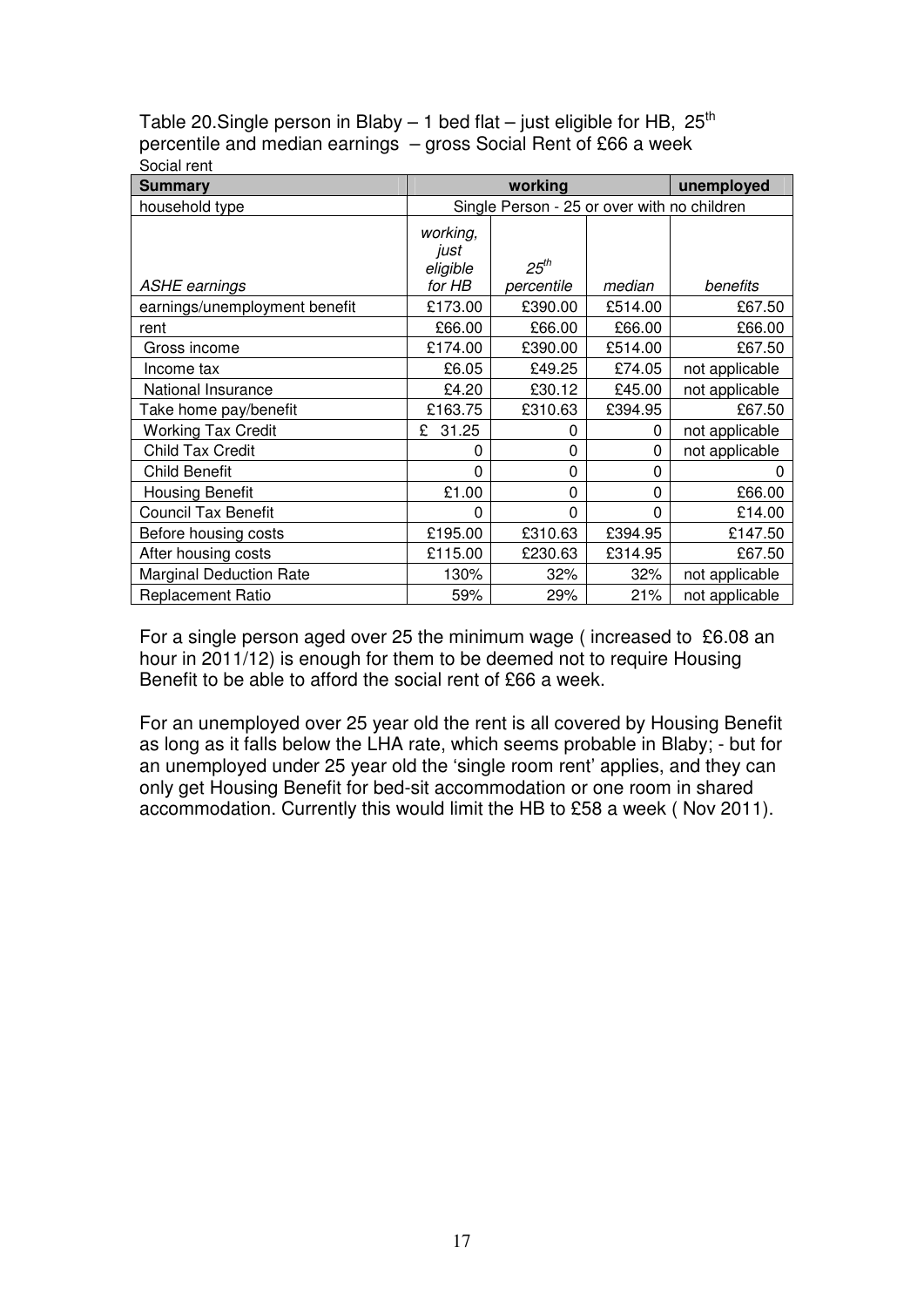## Couple

Table 21.Childless couple in Blaby – 2 bed flat – just eligible for HB,  $25<sup>th</sup>$  percentile and median earnings – Affordable Rent £100 a week, with service charges

 Affordable rent **working** household type ASHE earnings eligible for earnings/unemployment benefit  $\qquad$   $\qquad$  £352.00  $\qquad$  £390.00  $\qquad$  £105.95 £100.00 Gross income  $\left\{\n \begin{array}{c}\n \text{£352.00} \\
\text{£390.00} \\
\text{£514.00}\n \end{array}\n\right.\n\left.\n\right.\n\left.\n\left.\n\begin{array}{c}\n \text{£105.95}\n \end{array}\n\right.$ Income tax National Insurance  $\vert$  £25.56  $\vert$  £30.12  $\vert$  £ 45.00  $\vert$  not applicable Take home pay/benefit | £284.79 | £310.63 | £ 394.95 | £105.95 Working Tax Credit  $\begin{vmatrix} 0 & 0 \end{vmatrix}$  0  $\begin{vmatrix} 2 & -1 \end{vmatrix}$  not applicable Child Tax Credit 0 0 £ - not applicable Child Benefit **Child Benefit** 0 0 0 2 - 0 Housing Benefit £1.37 0 £ - £100.00 Council Tax Benefit  $\begin{vmatrix} 0 & 0 \end{vmatrix}$   $\begin{vmatrix} 0 & 0 \end{vmatrix}$   $\begin{vmatrix} 2 & -1 \end{vmatrix}$   $\begin{vmatrix} 2 & 19.00 \end{vmatrix}$ Before housing costs | £286.16 | £310.63 | £ 394.95 | £224.95 After housing costs | £167.16 | £191.63 | £ 275.95 | £105.95 Marginal Deduction Rate  $\vert$  76% | 32% | 32% | not applicable Replacement Ratio 63% 55% 38% not applicable **Summary and Summary Summary and Summary and Summary Summary and Summary Algorithment Community Community Community** Couple with no children working, just HB  $25^{th}$ percentile median benefits rent £100.00 £100.00 £ 100.00 £100.00  $\text{\pounds}41.65$   $\text{\pounds}49.25$   $\text{\pounds}74.05$  not applicable

Table 22.Childless couple in Blaby  $-$  2 bed flat  $-$  just eligible for HB, 25<sup>th</sup> percentile and median earnings – Social Rent £78 a week, with service charges

| <b>Summary</b>                 |                                  | unemployed |            |                |  |
|--------------------------------|----------------------------------|------------|------------|----------------|--|
| household type                 | Couple with no children          |            |            |                |  |
|                                | working,<br>just<br>eligible for | $25^{th}$  |            |                |  |
| <b>ASHE</b> earnings           | HB                               | percentile | median     | benefits       |  |
| earnings/unemployment benefit  | £212.00                          | £390.00    | £514.00    | £105.95        |  |
| rent                           | £72.00                           | £72.00     | 72.00<br>£ | £72.00         |  |
| Gross income                   | £212.00                          | £390.00    | £514.00    | £105.95        |  |
| Income tax                     | £13.65                           | £49.25     | 74.05<br>£ | not applicable |  |
| National Insurance             | £8.76                            | £30.12     | £<br>45.00 | not applicable |  |
| Take home pay/benefit          | £189.59                          | £310.63    | £394.95    | £105.95        |  |
| <b>Working Tax Credit</b>      | 52.59<br>£                       | 0          | £          | not applicable |  |
| Child Tax Credit               | 0                                | 0          | £          | not applicable |  |
| <b>Child Benefit</b>           | $\Omega$                         | 0          | £          |                |  |
| <b>Housing Benefit</b>         | £1.07                            | 0          | £          | £72.00         |  |
| <b>Council Tax Benefit</b>     | $\Omega$                         | 0          | £          | £19.00         |  |
| Before housing costs           | £243.25                          | £310.63    | £394.95    | £196.95        |  |
| After housing costs            | £152.25                          | £219.63    | £303.95    | £105.95        |  |
| <b>Marginal Deduction Rate</b> | 91%                              | 32%        | 32%        | not applicable |  |
| <b>Replacement Ratio</b>       | 70%                              | 48%        | 35%        | not applicable |  |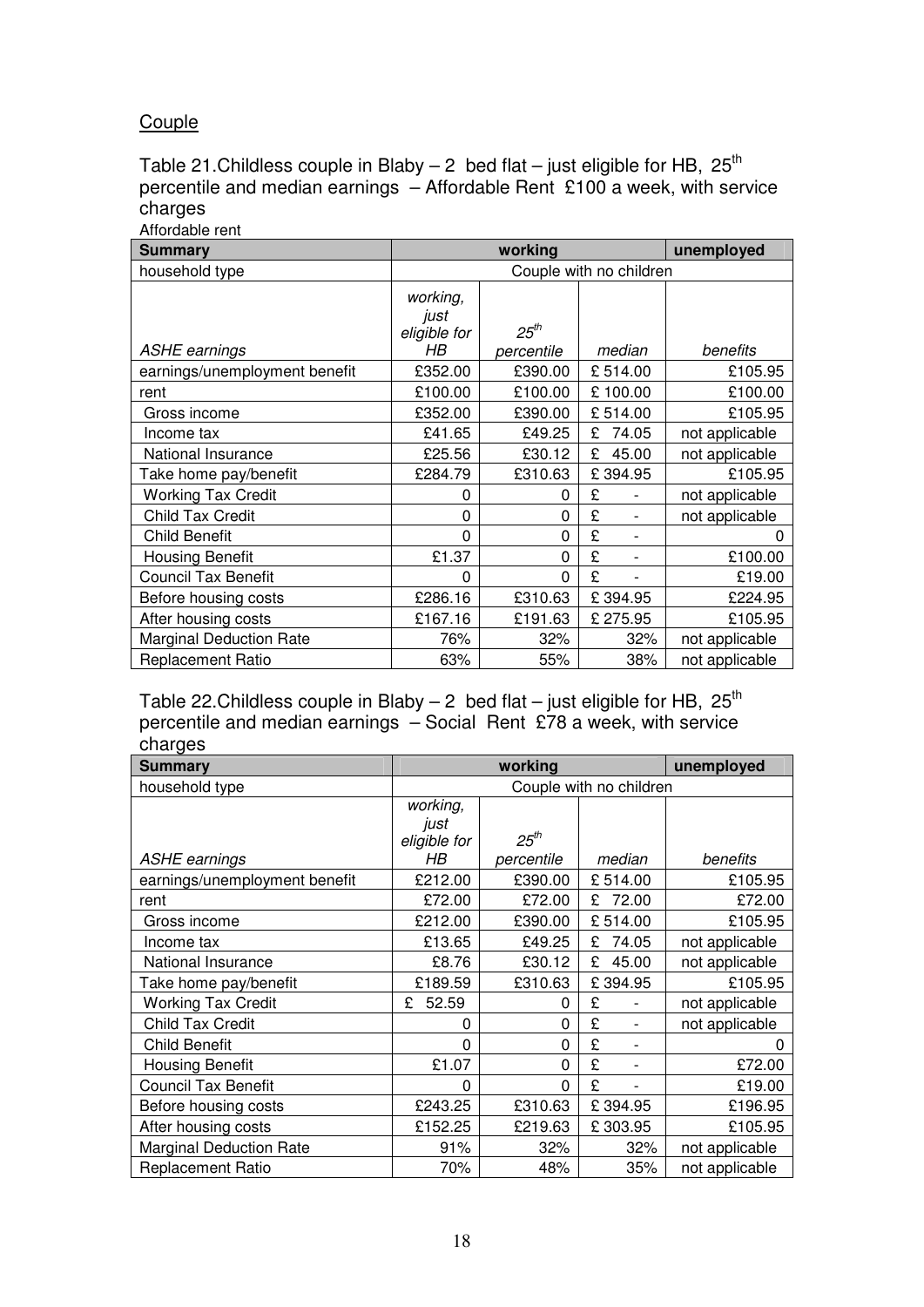In this example the rent difference is larger at £28 a week, although it may be distorted because the rent for private flats probably reflects more new build properties, while the two bed social rent does not distinguish between flats, (which are likely to be older anyway), and houses, ( likely to be mostly terraces). Nevertheless if this is the comparable PRS rent for new flats it may well be the level applied to new PPS3 compliant affordable housing.

 The higher rent then directly reduces the amount the couple have left to live on, or, perhaps as relevant, the amount they may be able to save while in rented accommodation on a fixed term tenancy. So for example on  $25<sup>th</sup>$  percentile ( lower quartile ) earnings of £390 a week the couple have £191.63 left to live on in an Affordable Rent flat, and £219.63 in what could be the same flat at a social rent flat, the whole of the difference in rent. It could be argued that this is a significant amount that could be saved towards a deposit to move on at the end of the fixed term tenancy.

## **Families**

 For families with children the effects and interactions of in work benefits like Working Tax and Child Credit ( and potentially the new Universal Credit ) become even more complicated , and could also include child care costs, though these are not shown here.

 Table 23.Couple with one child under 5 in two bed house – Affordable Rent £100 a week

| <b>Summary</b>                 |                                        | unemployed         |            |                |  |
|--------------------------------|----------------------------------------|--------------------|------------|----------------|--|
| household type                 | Couple with 1 child under 5            |                    |            |                |  |
| <b>ASHE earnings</b>           | working,<br>just<br>eligible for<br>HB | 25th<br>percentile | median     | benefits       |  |
| earnings/unemployment benefit  | £253.00                                | £390.00            | £514.00    | £<br>105.95    |  |
| rent                           | £100.00                                | £100.00            | £100.00    | £<br>100.00    |  |
| Gross income                   | £253.00                                | £390.00            | £514.00    | £<br>105.95    |  |
| Income tax                     | £21.85                                 | 49.25<br>£         | 74.05<br>£ | not applicable |  |
| National Insurance             | £13.68                                 | 30.12<br>£         | £<br>45.00 | not applicable |  |
| Take home pay/benefit          | £217.47                                | £310.63            | £394.95    | £<br>202.48    |  |
| <b>Working Tax Credit</b>      | 35.78<br>£                             | £                  | £          | not applicable |  |
| <b>Child Tax Credit</b>        | £<br>70.03                             | £<br>49.64         | £<br>20.90 | not applicable |  |
| <b>Child Benefit</b>           | £<br>20.30                             | £<br>20.30         | £<br>20.30 | £<br>20.30     |  |
| <b>Housing Benefit</b>         | £<br>31.90                             | £<br>7.86          | £          | £<br>100.00    |  |
| <b>Council Tax Benefit</b>     | £<br>1.05                              | £                  | £          | £<br>22.00     |  |
| Before housing costs           | £376.53                                | £388.43            | £436.15    | £<br>324.48    |  |
| After housing costs            | £254.53                                | £266.43            | £314.15    | £<br>202.48    |  |
| <b>Marginal Deduction Rate</b> | 96%                                    | 91%                | 32%        | not applicable |  |
| Replacement Ratio              | 80%                                    | 76%                | 64%        | not applicable |  |

#### Affordable rent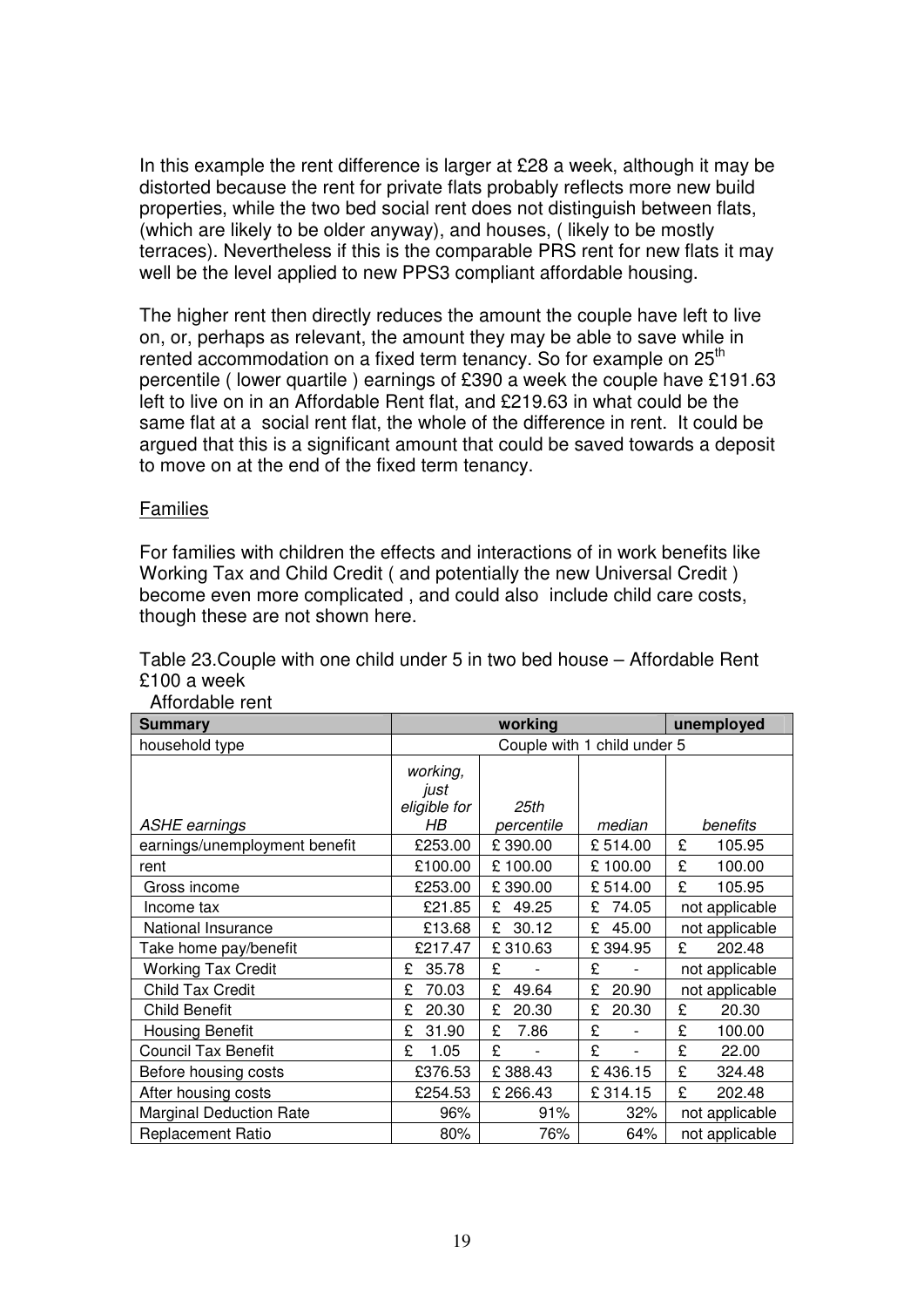| Table 24. Couple with one child under 5 in two bed house – Social Rent £72 |  |
|----------------------------------------------------------------------------|--|
| a week                                                                     |  |

Social rent

| <b>Summary</b>                 |                               | unemployed                  |            |                |
|--------------------------------|-------------------------------|-----------------------------|------------|----------------|
| household type                 |                               | Couple with 1 child under 5 |            |                |
| <b>ASHE</b> earnings           | minimum<br>wage<br>£6.08 x 35 | 25th<br>percentile          | median     | benefits       |
| earnings/unemployment benefit  | £ 213.00                      | £390.00                     | £514.00    | £<br>105.95    |
| rent                           | 72.00<br>£                    | 72.00<br>£                  | 72.00<br>£ | £<br>72.00     |
| Gross income                   | £ 213.00                      | £390.00                     | £514.00    | £<br>105.95    |
| Income tax                     | 13.85<br>£                    | 49.25<br>£                  | 74.05<br>£ | not applicable |
| National Insurance             | £<br>8.88                     | 30.12<br>£                  | 45.00<br>£ | not applicable |
| Take home pay/benefit          | £190.27                       | £310.63                     | £394.95    | £<br>202.48    |
| <b>Working Tax Credit</b>      | £<br>52.18                    | £                           | £          | not applicable |
| <b>Child Tax Credit</b>        | £<br>70.03                    | £<br>49.64                  | £<br>20.90 | not applicable |
| <b>Child Benefit</b>           | 20.30<br>£                    | £<br>20.30                  | £<br>20.30 | £<br>20.30     |
| <b>Housing Benefit</b>         | £<br>10.92                    | £                           | £          | £<br>72.00     |
| <b>Council Tax Benefit</b>     | £<br>3.21                     | £                           | £          | £<br>22.00     |
| Before housing costs           | £346.91                       | £380.57                     | £436.15    | £<br>296.48    |
| After housing costs            | £252.91                       | £286.57                     | £342.15    | £<br>202.48    |
| <b>Marginal Deduction Rate</b> | 96%                           | 73%                         | 32%        | not applicable |
| <b>Replacement Ratio</b>       | 80%                           | 71%                         | 59%        | not applicable |

 For this example the difference between the Affordable and Social rents would again be around £28 a week, and the amount they would need to earn not to be eligible for HB would be £253 for the Affordable rent, compared to less than the minimum wage for Social rent.

 For larger families the combined effects and interactions between tax/child credits and housing/council tax benefit increase, and in effect means that the family is still eligible for means tested benefits until its earnings reach the top quartile.

quartile.<br>Couple with two children over 5 in three bed house – Affordable Rent £120 a week

| <b>Summary</b>                |                                  | unemployed                                     |             |                |  |
|-------------------------------|----------------------------------|------------------------------------------------|-------------|----------------|--|
| household type                |                                  | Couple with 2 children and no child care costs |             |                |  |
|                               | working,<br>just<br>eligible for | 25th                                           |             |                |  |
| <b>ASHE</b> earnings          | HB.                              | percentile                                     | median      | benefits       |  |
| earnings/unemployment benefit | £574.00                          | £390.00                                        | £514.00     | 105.95<br>£    |  |
| rent                          | £120.00                          | £120.00                                        | £120.00     | £<br>120.00    |  |
| Gross income                  | £574.00                          | £390.00                                        | £514.00     | £<br>105.95    |  |
| Income tax                    | 86.05<br>£                       | 49.25<br>£                                     | 74.05<br>£. | not applicable |  |
| National Insurance            | 52.20<br>£.                      | 30.12<br>£.                                    | 45.00<br>£  | not applicable |  |
| Take home pay/benefit         | £435.75                          | £310.63                                        | £394.95     | £<br>254.59    |  |
| <b>Working Tax Credit</b>     | £                                | £                                              | £           | not applicable |  |
| <b>Child Tax Credit</b>       | £<br>12.91                       | £<br>88.35                                     | £<br>37.51  | not applicable |  |

Table 25. Affordable rent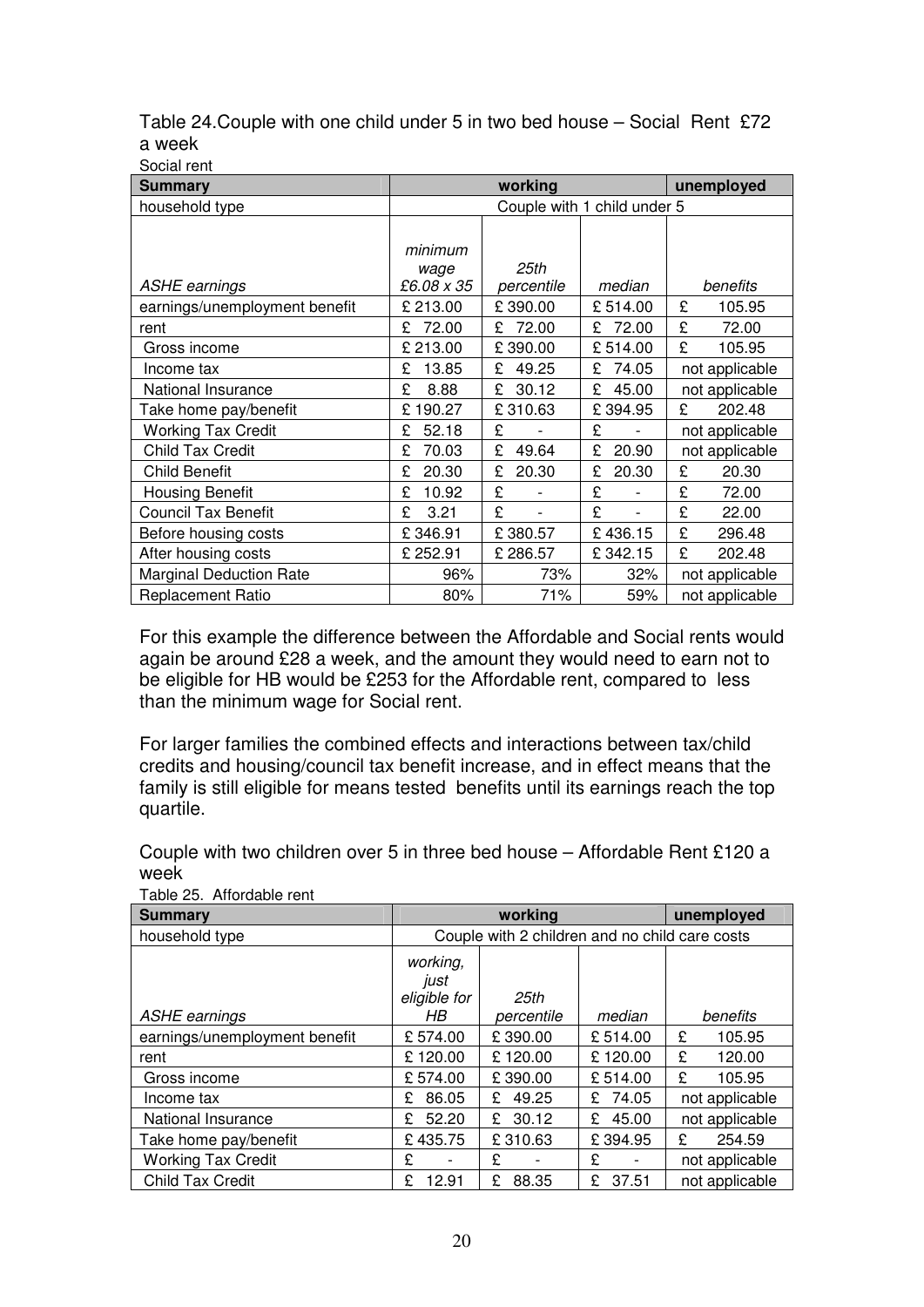| Child Benefit                  | £ 33.70   | £ 33.70     | £ 33.70 | 33.70<br>£     |
|--------------------------------|-----------|-------------|---------|----------------|
| <b>Housing Benefit</b>         | 1.00<br>£ | 33.30<br>£. | 11.53   | 120.00<br>£    |
| <b>Council Tax Benefit</b>     | £         | 0.32        | £       | 27.00<br>£     |
| Before housing costs           | £483.36   | £466.30     | £477.69 | 401.59<br>£    |
| After housing costs            | £336.36   | £319.30     | £330.69 | 254.59<br>£    |
| <b>Marginal Deduction Rate</b> | 91%       | 96%         | 91%     | not applicable |
| <b>Replacement Ratio</b>       | 76%       | $80\%$      | 77%     | not applicable |

 It can be seen that whatever their earnings, the amount 'left to live on' stays much the same, only increasing by some £17 when their pay goes up from £390 to £574 , which is above median earnings and a £184 increase. It can also be seen that the left to live on income when working, even on the median earnings of around £514 a week, is just £76 above the level of benefits when unemployed ( i.e. £330.69 - £254.59).

 Couple with two children over 5 in three bed house – Social Rent £75 a week Table 26. Social rent

| Summary                        |                                                | working            |            | unemployed     |  |
|--------------------------------|------------------------------------------------|--------------------|------------|----------------|--|
| household type                 | Couple with 2 children and no child care costs |                    |            |                |  |
| <b>ASHE</b> earnings           | working,<br>just<br>eligible for<br>HB.        | 25th<br>percentile | median     | benefits       |  |
| earnings/unemployment benefit  | £317.00                                        | £390.00            | £514.00    | £<br>105.95    |  |
| rent                           | £<br>75.00                                     | 75.00<br>£         | 75.00<br>£ | £<br>75.00     |  |
| Gross income                   | £317.00                                        | £390.00            | £514.00    | £<br>105.95    |  |
| Income tax                     | 34.65<br>£                                     | 49.25<br>£         | 74.05<br>£ | not applicable |  |
| National Insurance             | 21.36<br>£                                     | £<br>30.12         | 45.00<br>£ | not applicable |  |
| Take home pay/benefit          | £260.99                                        | £310.63            | £394.95    | £<br>254.59    |  |
| <b>Working Tax Credit</b>      | £<br>9.54                                      | £                  | £<br>-     | not applicable |  |
| <b>Child Tax Credit</b>        | £108.74                                        | £<br>88.35         | £<br>37.51 | not applicable |  |
| <b>Child Benefit</b>           | £<br>33.70                                     | £<br>33.70         | £<br>33.70 | £<br>33.70     |  |
| <b>Housing Benefit</b>         | £<br>1.11                                      | £                  | £          | £<br>75.00     |  |
| <b>Council Tax Benefit</b>     | £<br>4.26                                      | £<br>0.32          | £          | £<br>27.00     |  |
| Before housing costs           | £418.34                                        | £433.00            | £466.16    | £<br>356.59    |  |
| After housing costs            | £316.34                                        | £331.00            | £364.16    | £<br>254.59    |  |
| <b>Marginal Deduction Rate</b> | 96%                                            | 78%                | 73%        | not applicable |  |
| <b>Replacement Ratio</b>       | 80%                                            | 77%                | 70%        | not applicable |  |

 This table shows that on a lower social rent of £75 a week a couple with two children with lower quartile ( $25<sup>th</sup>$  percentile) earnings of £390 a week are about £12 a week better off. (i.e. £ 331.00 - £ 319.30 )

 This clearly all becomes very complicated, and almost impossible for tenants to actually work out what they will receive and have deducted. In general terms lower rents reduce the income levels at which benefits interact – and make it easier to escape from the 'benefits trap' and keep more of any additional earned income. The overall situation is one in which many lower and middle income families receive in work and means tested benefits, because wages are not high enough to take them out of eligibility.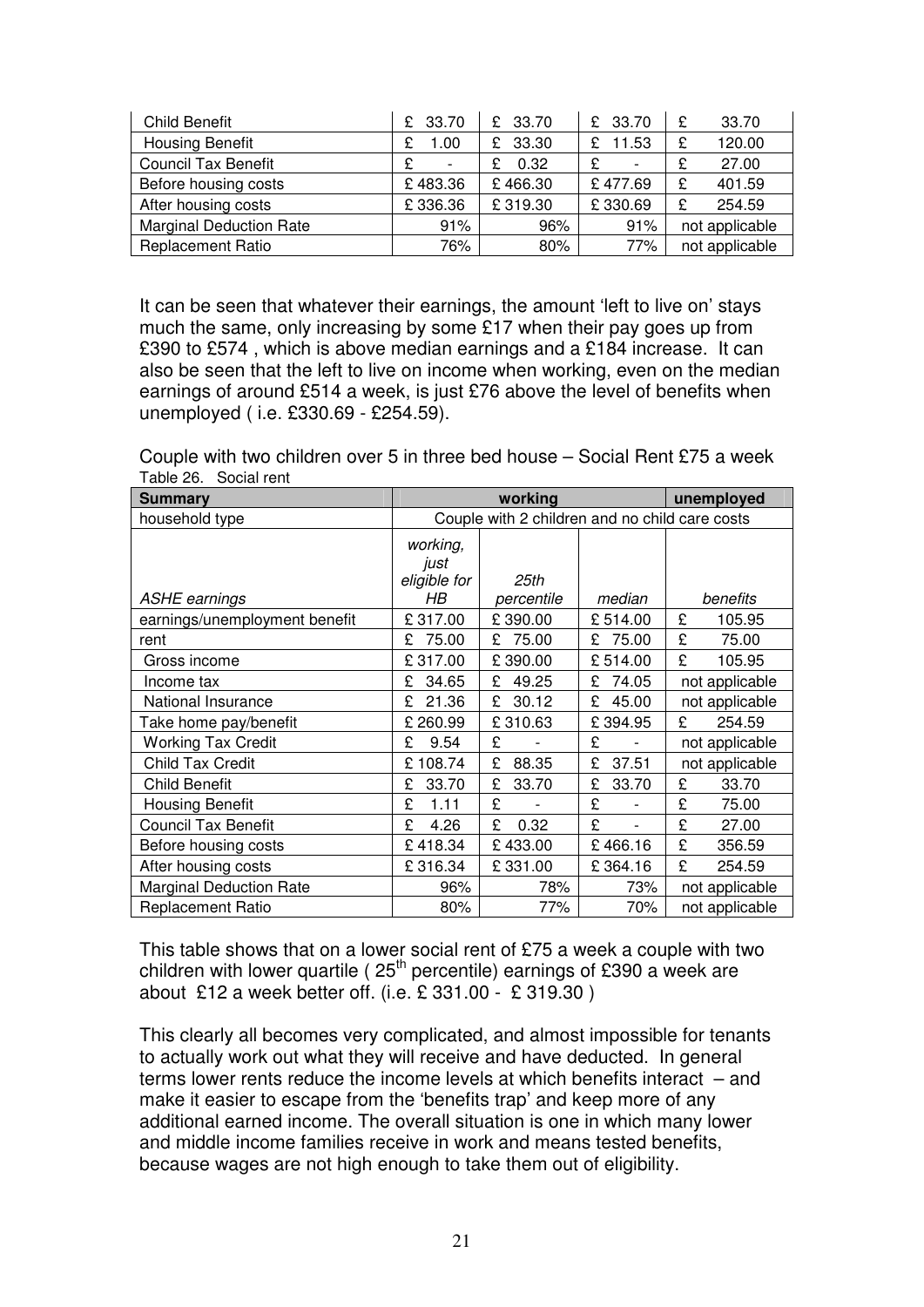For a four bedroom home the earnings at which a couple with four children are no longer eligible for Housing Benefit for a social rent of £90 a week is £465 a week gross – close to the median - , while for an affordable rent of £137 it is £733 a week gross, which is above the 75<sup>th</sup> percentile. This means that any additional rent charged for a larger family is simply adding to Housing Benefit costs until they move into the top quartile of earnings.

 There are different – essentially ideologically different - ways of interpreting this. It could be argued that wages are too low so that benefits are necessary for families to afford the cost of living; or it can equally be argued that wages have to be affordable and competitive and the state takes on responsibility for supporting incomes at lifestages when such help is needed.

 However the mechanisms of implementing such a policy inevitably become complicated, because there have to be thresholds, tapers and eligibility criteria. The benefits system is currently being reviewed and re-engineered, but the detailed outcomes of this will not be known for some time.

For higher rents the government policy aim to the effect that no family on welfare will be better off than one earning an average income from work may also become more relevant. Again, however, this generalised one size fits all intention is difficult to determine in practice. For the modal ( most common) household income of about £500 a week<sup>4</sup> the same family of four in a four bed house will always be about £90 a week better off than a similar but unemployed family on benefits, - due to the tapering of in-work benefits they receive - , and not unless the rent fell below £85 a week would this differential increase. If the rent is at the 80% PRS /LHA level of about £160 a week, even if they increase their earnings they will only keep about 10 pence in the pound of the extra, after tax/NI and benefits interactions, until income rises to over £830 a week, when they break free of the benefit tapers.

## Making sense of rents, benefits and affordability,

 There are different – essentially ideologically different - ways of interpreting this. It could be argued that wages are too low so that benefits are necessary for families to afford the cost of living; or it can equally be argued that wages have to be affordable and competitive and the state takes on responsibility for supporting incomes at lifestages when such help is needed.

 However the mechanisms of implementing this policy inevitably become complicated, because there have to be thresholds, tapers and eligibility criteria. The benefits system is currently being reviewed and re-engineered, but the detailed outcomes of this will not be known for some time<sup>5</sup>.

 $<sup>4</sup>$  Source: CACI Paycheck 2009, via HI4EM</sup>

l.

 $<sup>5</sup>$  The Bill has been published, containing general principles and objectives.</sup> <http://services.parliament.uk/bills/2010-11/welfarereform.html>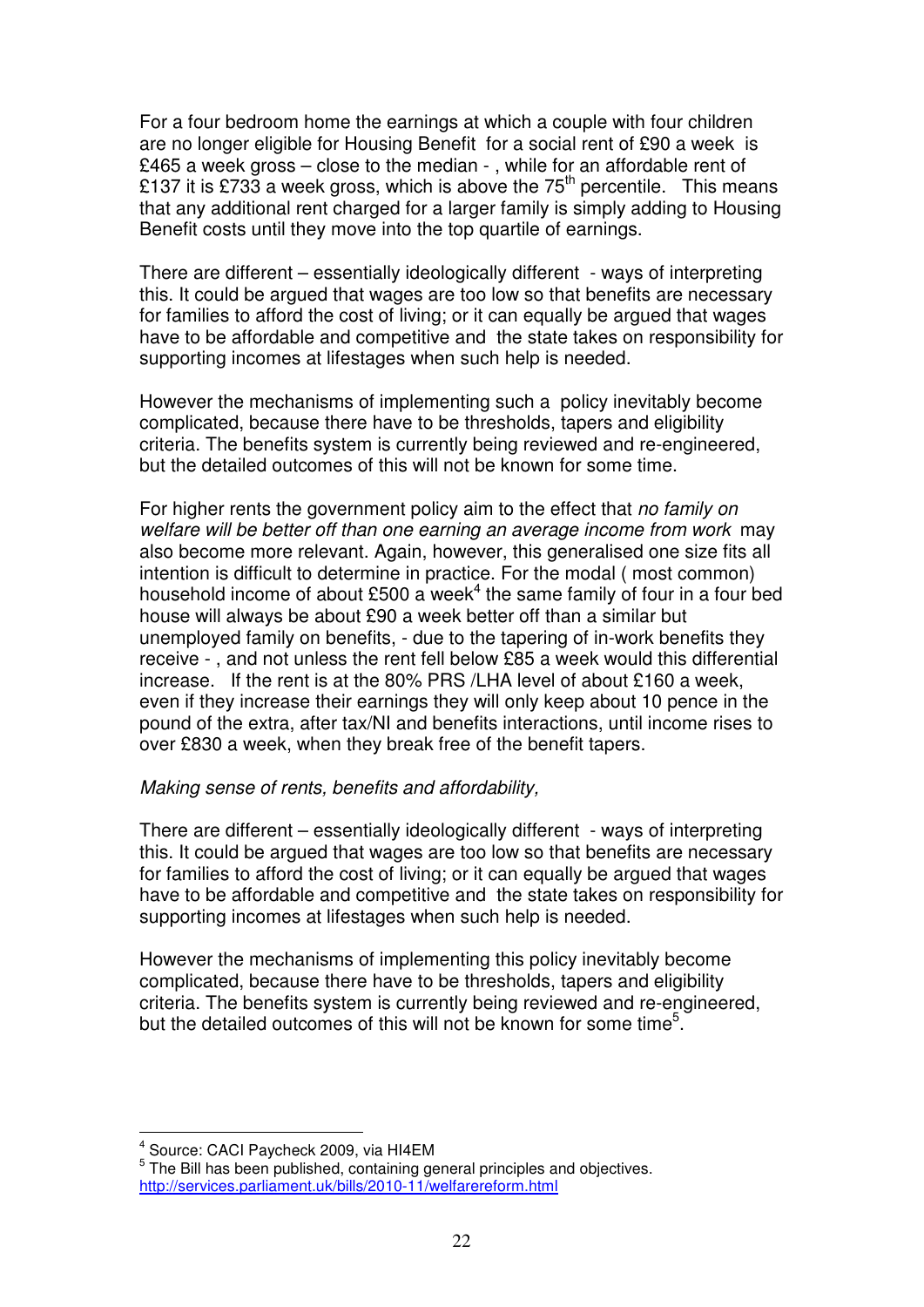## Fixed Term tenancies

 If it is expected that families with children will have Fixed Term Tenancies and be able to move after five years, perhaps to buy, then higher rents will also have an effect on their ability to save for this, in the same way that higher private sector rents do already.

 The affordability judgment to be made is therefore whether the full Affordable Rent of 80% of PRS levels will create a benefits trap, work disincentives, and work against the intention for this new tenure to be a 'step on the housing ladder'. The evidence suggests that this is most likely to apply for larger properties and higher rents, and hence there are arguments that these should be set at less than 80% of the full PRS levels, or that social rents should be required for larger homes.

## Policy judgements

 Making such policy judgements on acceptable rent levels is clearly difficult when faced with such complex interactions between many variables, which gives rise to a continuum of possible outcomes such that deciding where to 'draw the line' will ultimately always have an arbitrary element.

 Looking at opposite ends of this spectrum can help clarify the extremes. For example. At one end:-

- • for a couple with four children on lower quartile earnings of £390 a week, rent for a four bedroom house would have to be just £77 a week for them not to be entitled to Housing Benefit.
- • For the same family on median earnings of £514 a week rent would have to be £99 a week for them not to be entitled to Housing Benefit.

At the other end of the scale :-

 $\bullet$ same family would have to be earning £733 a week, - above the 75<sup>th</sup> percentile of earnings -, to be ineligible for Housing Benefit. (N.B. these are single earnings figures – more than one earner will increase household incomes) • For the 4 bedroom Affordable Rent LHA maximum of £137 a week the

 A view may be taken that since entitlement to Housing and other benefits results in higher rents making little difference to the income available left to live on for most households, then rents should be charged at the highest rate permissible, to provide more revenue to support development of more housing. This will mean 'letting Housing Benefit take the strain', but that is the implication of the Affordable Rent policy.

 Alternatively it might be considered that no household earning above a certain level should need to claim Housing Benefit. A maximum rent of £140 a week would put this earnings figure at some £770 a week, - around the 75<sup>th</sup>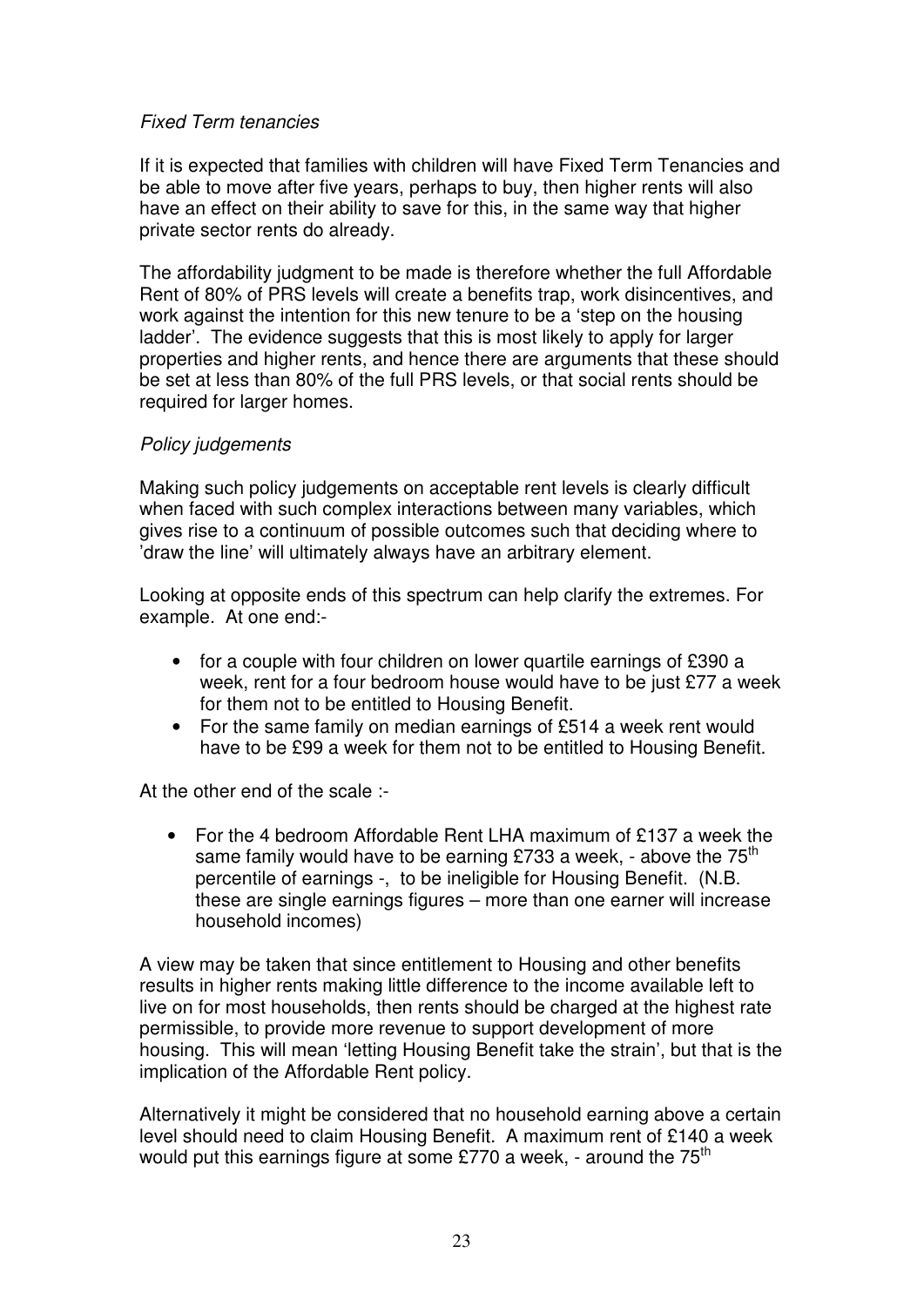percentile - , while a rent of £150 a week would put it £810 a week – back above the  $80<sup>th</sup>$  percentile.

 Another view, especially for larger houses, is that households, even with several children, who have attained these kinds of earnings are less likely to want or need affordable housing, and that four bed houses should therefore continue to be targeted at less well off tenants. In this case they are likely to require low rents for the long term, and charging higher Affordable Rent will simply permanently increase Housing Benefit bills.

## Meeting housing need – the profile of need and demand

 The issue also arises of how the new Affordable Rent tenure can or will help address housing need in Blaby. This can be explored by applying the new AR housing cost parameters in the housing needs models previously developed for the Leicester&shire SHMA, and by looking at the demand as currently shown by the Housing Register and bidding patterns in the Choice Based Lettings System.

Lettings System.<br>The Bramley based housing needs model is a simplified and generalised summary of the key components of need, set out below. It takes into account different components of need, such as by comparing incomes profiles for emerging household against costs, adding owners falling into need, and backlog need from the housing register applied over a policy period as decided by the local authority. It then takes off affordable supply of lets and LCHO sales to give a net shortfall. It is a simplified, systematised model which does not capture all aspects of need, but nevertheless robustly reflects differences between area with different levels of household growth, house prices and rent, incomes, supply of lets and waiting lists.

## **Bramley model of housing needs**

The basic model for estimating affordable housing need is as follows.

Net Need (units per year)  $=$ 

.

Gross Household Formation x % <35 unable to buy (adjusted for wealth)

+ proportion (33%) x net migration (household equivalent) x % <35 unable to buy

+ proportion x owner occupier households (moving to social renting)

 + proportion of backlog to be housed per year, (e.g. 10% over 10 years, 20% over 5 years) x waiting list 'backlog' above need threshold

'- net lets of social and affordable rented housing

 The model does not cover all aspects of need - for example homelessness, transient and transitional need, and non trend in-migration- , and is therefore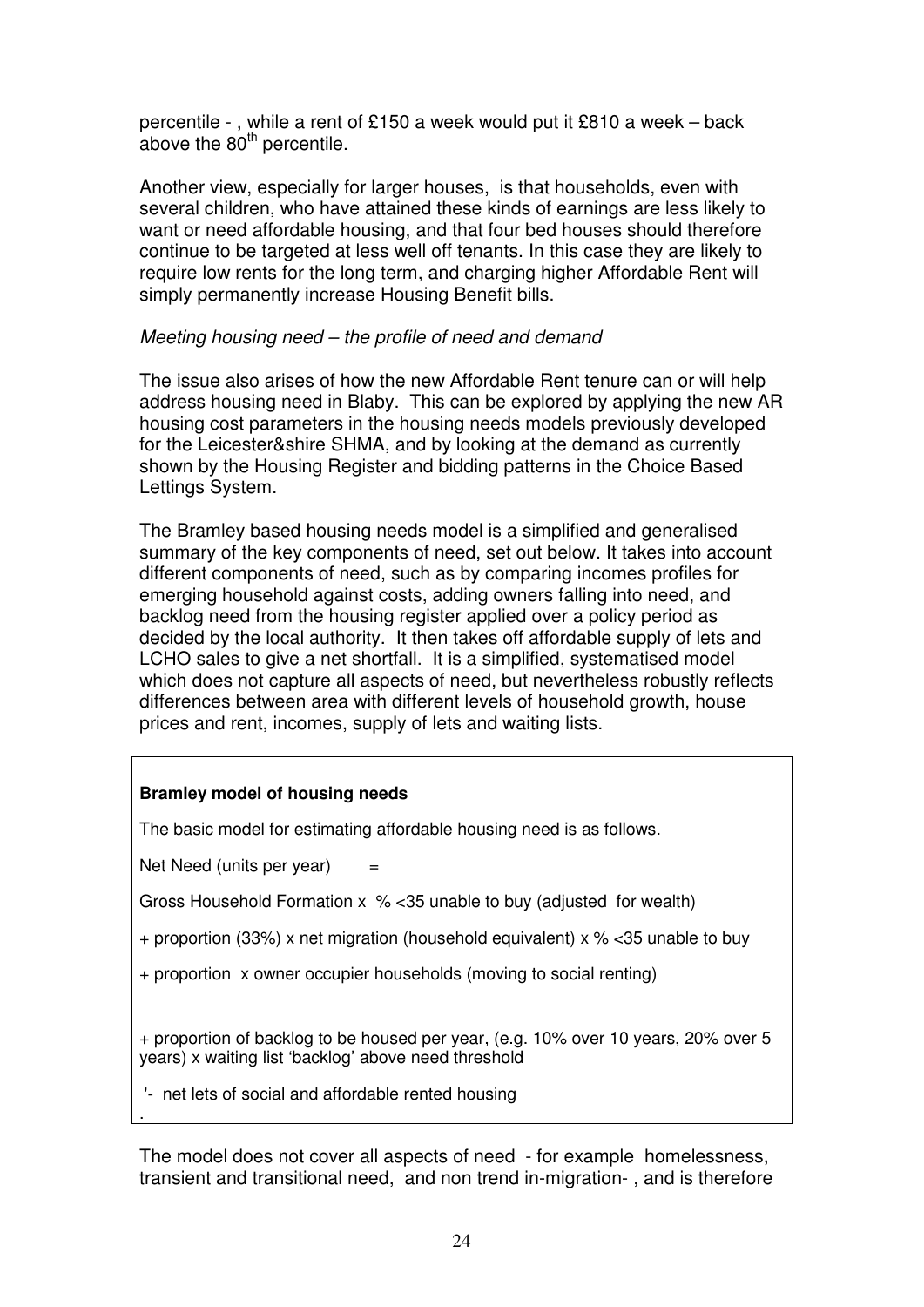likely to under-estimate need as experienced in an area, although some of this will be transitory and short term rather than requiring more affordable housing to meet it..

 For emerging households the affordable rent levels have been tested against the incomes profile, to estimate the proportion that cannot afford the rent for 1, 2, 3 and 4 beds, based on affordable meaning the household not spending more than a third of gross income on rent $6$ .

 Since the Affordable Rents range from £77 to £137 a week this produces different figures, from 5% who cannot afford 1 beds, to 23% who cannot afford 4 beds. The proportions of different sizes of affordable housing required have then been taken from the type/size mix model developed for Leicestershire local authorities in the Leicester & Leicestershire Housing Market Area Managing and Updating of Data project 2010<sup>7</sup>. This results in a table which allows an average figure for emerging households unable to afford average affordable rents.

| cannot afford AR        | bed                              | 2 bed | 3 bed | 4 bed |
|-------------------------|----------------------------------|-------|-------|-------|
| cannot afford           | 5.4%                             | 13.0% | 22.9% | 22.9% |
| proportions in need mix | 8%                               | 35%   | 52%   | 5%    |
|                         |                                  |       |       |       |
| overall can't afford AR | $0.4\%$                          | 4.6%  | 11.9% | 1.1%  |
|                         | overall % cannot afford<br>18.0% |       |       |       |

|  | Table 27 .- proportions cannot afford for different sizes of home |  |  |  |
|--|-------------------------------------------------------------------|--|--|--|
|--|-------------------------------------------------------------------|--|--|--|

 This overall rate has been applied to the emerging households total to estimate the number that cannot afford Affordable Rent. There remain a higher proportion who cannot afford entry level owner occupation or full private sector rents on income, which has in turn been modified to take account of mortgage rationing and possible resources from other sources, such as parents or legacies. The net result is that almost 70% of emergers could afford Affordable Rent on the basis of it not taking more than a third of their gross income.

 It has also been assumed that another component – owner occupiers falling into need – will all be able to afford the new Affordable Rents. There is no data available about the details for this component of need beyond totals repossessions figures from the Ministry of Justice, but as former owners this is an plausible assumption.

 Incomes data available from CORE lettings logs indicates that current applicants to the Housing Register, - the backlog need–, have low incomes and so will generally require social housing.

 $6$  Ratio approaches to affordability have their limitations, and there are others, including residual income methods – discussed in the appendix

<sup>&</sup>lt;sup>7</sup> [http://www.blinehousing.info/LeicsDataProject/Data\\_and\\_information\\_web\\_links.htm](http://www.blinehousing.info/LeicsDataProject/Data_and_information_web_links.htm) . The model requires some policy judgments about priorities for meeting housing need, which have all been set at 50:50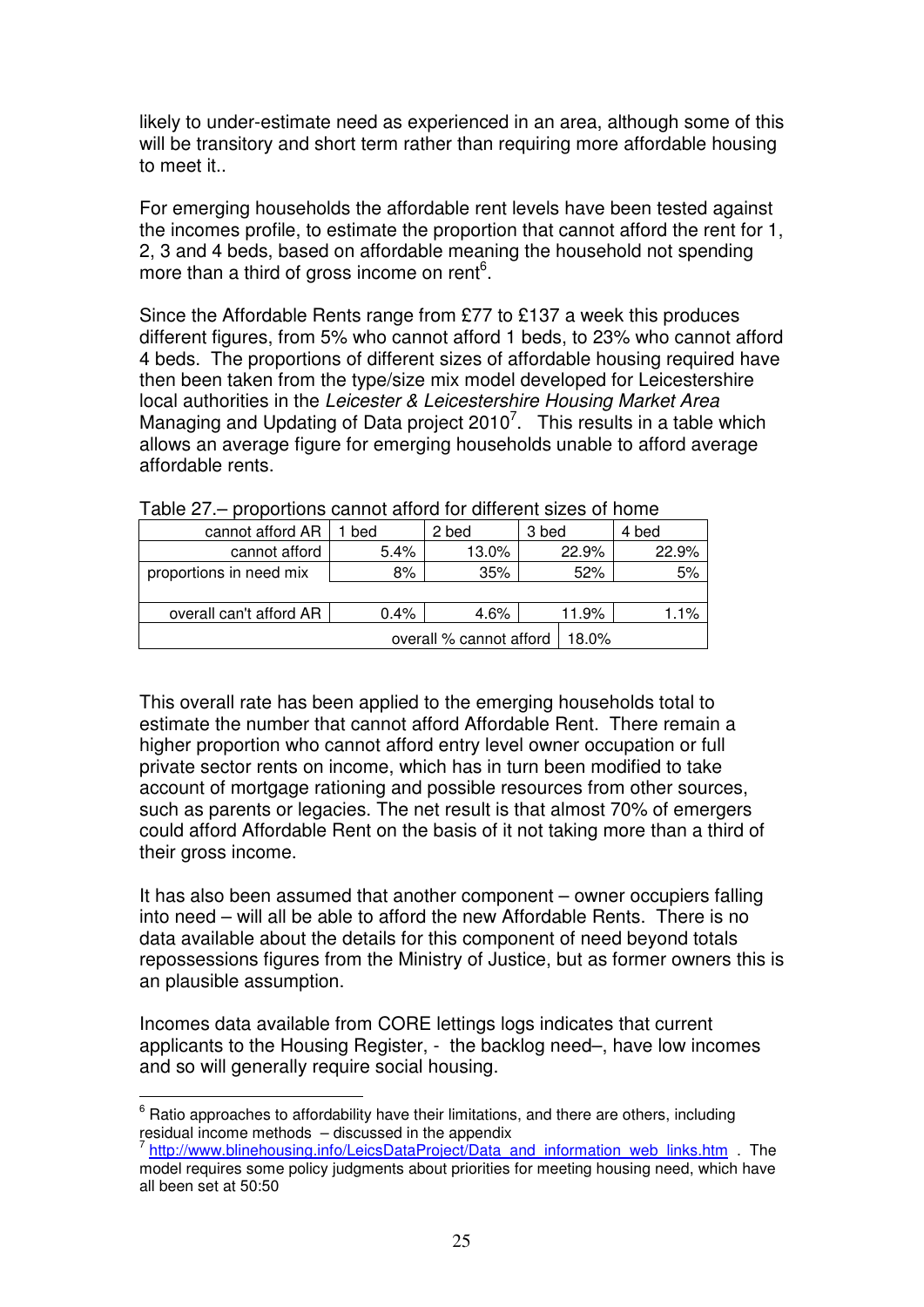|           | Household type |                |                |                |                   |                          |          |                |
|-----------|----------------|----------------|----------------|----------------|-------------------|--------------------------|----------|----------------|
| Income    | 1              |                |                |                | 1 adult &<br>$1+$ | $2+$<br>adults &<br>$1+$ |          |                |
| range     | elder          | 2 elders       | 1 adult        | 2 adults       | children          | children                 | Other    | Total          |
| under £50 | $\Omega$       | $\Omega$       | 4              | 0              | $\Omega$          | 0                        | $\Omega$ | 4              |
| £50-75    | $\mathbf 0$    | 1              | 13             | $\overline{c}$ | 1                 | $\Omega$                 | $\Omega$ | 17             |
| £75-100   | $\Omega$       | $\mathbf{0}$   | 9              | 1              | 8                 | 0                        |          | 19             |
| £100-125  | $\mathfrak{p}$ | $\Omega$       | 3              | $\overline{2}$ | 8                 | 1                        | $\Omega$ | 16             |
| £125-150  | $\overline{2}$ | $\mathbf{0}$   | $\overline{2}$ | 1              | 4                 | $\overline{2}$           |          | 12             |
| £150-175  | $\overline{2}$ | 0              | 3              | 0              | 7                 | 0                        | $\Omega$ | 12             |
| £175-200  | $\Omega$       | $\mathbf{0}$   | 3              | 0              | 6                 | $\overline{2}$           | $\Omega$ | 11             |
| £200-225  | 0              | $\mathbf{0}$   | 1              | 0              | 3                 | 1                        | 4        | 6              |
| £225-250  | 1              | $\mathbf{0}$   | 7              | 0              | 3                 | 1                        | 1        | 13             |
| £250-275  | $\mathbf{0}$   |                | $\overline{2}$ | 0              | 1                 | 0                        | $\Omega$ | $\overline{4}$ |
| £275-300  | $\mathfrak{p}$ | $\mathbf{0}$   | 5              | 0              | 1                 | $\overline{2}$           | $\Omega$ | 10             |
| £300-325  | $\Omega$       | $\mathbf{0}$   | 1              | 0              | $\overline{2}$    | 1                        | $\Omega$ | 4              |
| £375-400  | $\Omega$       | $\mathbf{0}$   | $\Omega$       | 0              | 3                 | $\overline{2}$           | $\Omega$ | 5              |
| over £400 | 2              | 0              | 1              | 3              | 1                 | 9                        | 3        | 19             |
| Total     | 11             | $\overline{2}$ | 54             | 9              | 48                | 21                       | 7        | 152            |

Table 28. Incomes of new General Needs tenants in Blaby 2010/11

Source: CORE 2010/11

 Even where incomes are higher, - over £400 a week -, these are mostly families with children and due to benefits, not earned income.

 The Blaby Housing Register contained, at November 2011, 83 applicants who were classified as Have financial means to resolve housing needs This is based on an estimate derived from the SHMA on housing costs, and it has been assumed that these cases are able to afford Affordable Rent product. More detailed incomes data collected for the CBL housing register could refine this, and it may also change it over time as the Affordable Rent tenure becomes more widely known and the expectation of obtaining housing increases for those on slightly higher incomes. There are also 77 applicants to the Homebuy Agent, East Midlands Housing Associations, for Low Cost Home Ownership – a broadly comparable figure - , 44 of whom wish to buy in Blaby

 The requirement for social rent is therefore the backlog need plus emergers who cannot afford Affordable Rents at a third of their gross household income. The requirement for Affordable Rent is those emergers who cannot afford to buy but can pay Affordable Rents from income, plus owners falling into need.

 The overall high level result is a requirement for 46% social rent, and 54% affordable rent, to best meet the current needs profile in Blaby. Note that this  applies to **all l**ets, including relets, and not just new lets coming out of development. So if there are sufficient relets to meet the need for social rent a higher proportion of new developments, and hence new lets, **could** be at Affordable Rent.

 This could also mean shifting the market and appeal of these higher rent, shorter tenure homes towards households on slightly higher incomes, as is the government intention . Which in turn could also require changes in how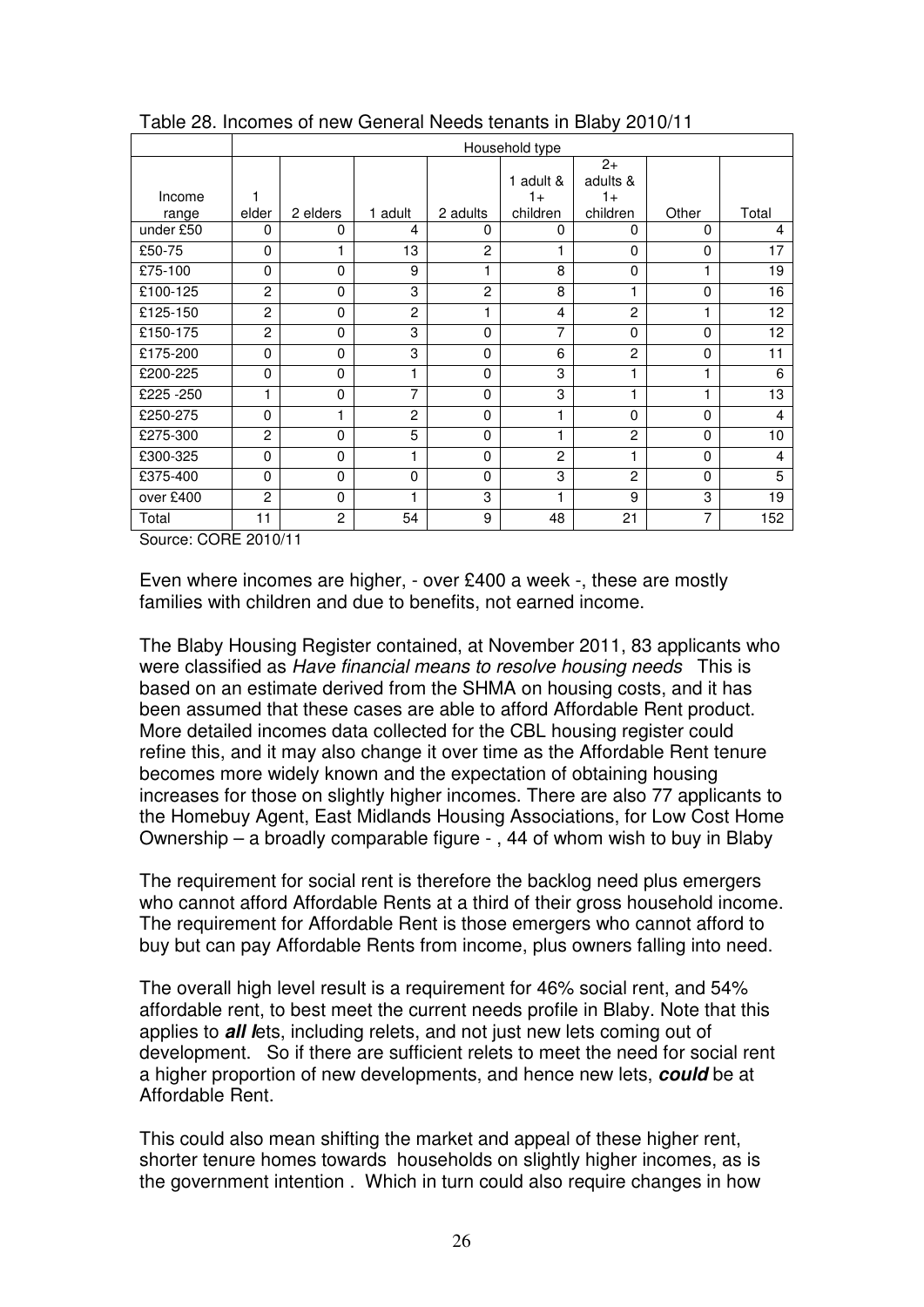the Choice Based Lettings scheme operates. However there are also other issues and unknowns - local authorities can now set their own policies on eligibility to apply for social housing, – that is on who can 'go on the waiting list' - , but the requirement to give 'reasonable preference' to households in the greatest housing need remains.

 This poses complex and controversial issues of judgements of degree and types of need, of 'worst first' as against long term unsatisfactory circumstances, - addressing the greatest individual need for assistance as against bringing about the greatest improvement and effective use of resources overall<sup>8</sup>.

resources overall<sup>s</sup>.<br>Of some concern may be that if local authority tenancy strategies seek to ring fence Affordable Rent tenancies for low income workers they could be subject to judicial review by those in more urgent housing need. Thus they may be compelled to house those who cannot really afford the higher rents, the cost household in unemployment. However a number of local authorities have introduced new allocations policies which prioritise applicants in work  $9$ . of which will therefore have be born by Housing Benefits, also trapping the

## Need for Affordable housing mix of tenure for the local sub areas

 Rent levels are not always the same across the whole of a local authority area; - it is clear that there are more expensive and cheaper areas – or housing submarkets - in most towns, and more sought after villages can be more expensive to rent in than others.

 These differences in rent were therefore taken into account by using a sub area geography. There is not enough sufficiently detailed data on private rents to give the coverage required directly, so Land Registry house prices for sub area were compared to the overall local authority average to give a measure of relative differences in affordability. This gives a guide to the proportion of Affordable Rent in each of these sub areas that should better meet the profile of housing need without making it unaffordable.

| subarea                 | LA              | derived<br>AR% | %of LA<br>need in<br>subarea | <b>HR</b><br>applicants |
|-------------------------|-----------------|----------------|------------------------------|-------------------------|
| Kirby Muxloe, Glenfield | Blaby           | 26%            | 3%                           | 23                      |
| Major settlements       | Blaby           | 55%            | 34%                          | 309                     |
| Outlying settlements    | Blaby           | 50%            | 23%                          | 209                     |
| Leicester Fringe        | Charnwood/Blaby | 61%            | 30%                          | 536                     |

 Table 29.– proportions of Affordable Rent in sub areas to meet the profile of housing need

 $^8$  Elster ( Local Justice, 1993 ) explains it thus *act-utilitarianism* and *rule-utilitarianism*. The former enjoins us, on every single occasion, to perform the act that will maximize total utility on that occasion. The latter tells us to act according to the rule that, when followed invariably, will maximize total utility over time. In many circumstances, the rule of acting according to act-utilitarianism will not maximize total utility over time.

<sup>9</sup> <http://www.insidehousing.co.uk/tenancies/housing-leapfrog/6519401.article>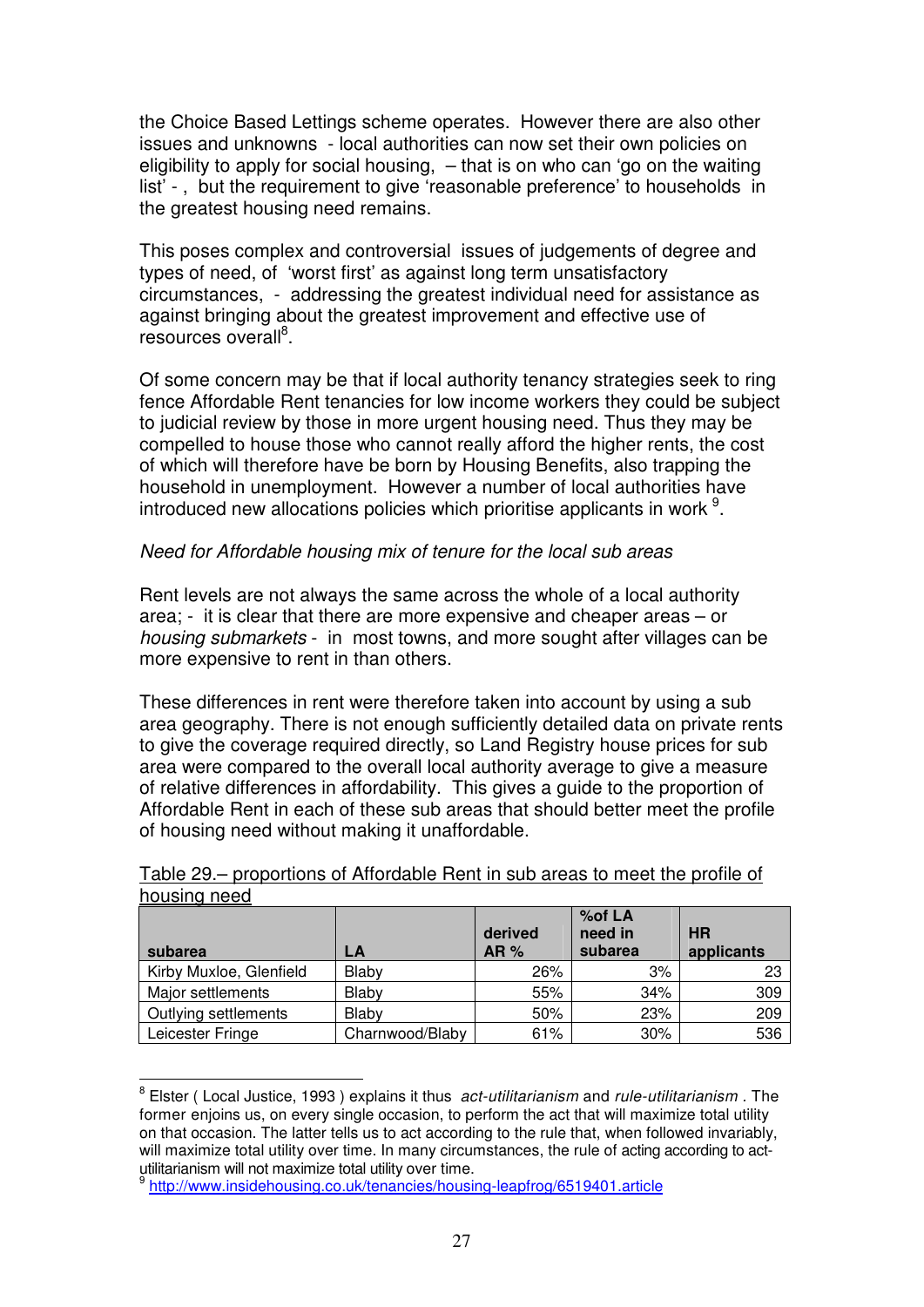So for example on these criteria the sub area with the lowest proportion of Affordable Rent would be Kirby Muxloe/Glenfield, where only 26% should be AR, while in the cheaper areas of the Blaby border settlements such as the Leicester Fringe, etc, 61% could be AR. A map showing the sub areas is below.

below.<br>The table also shows the percentage of need and number of applicants arising from within each sub area - though whether they wish to remain within them cannot be ascertained from the data.



Map 30.– Blaby housing sub areas

 Affordable home ownership products and the draft National Planning Policy Framework.

 The definition from the Glossary of the draft National Planning Policy Framework is reproduced below in full:

 **Affordable housing:** Social rented, affordable rented and intermediate housing, provided to eligible households whose needs are not met by the market. Eligibility is determined with regard to local incomes and local house prices. Affordable housing should include provisions to remain at an affordable price for future eligible households or for the subsidy to be recycled for alternative affordable housing provision.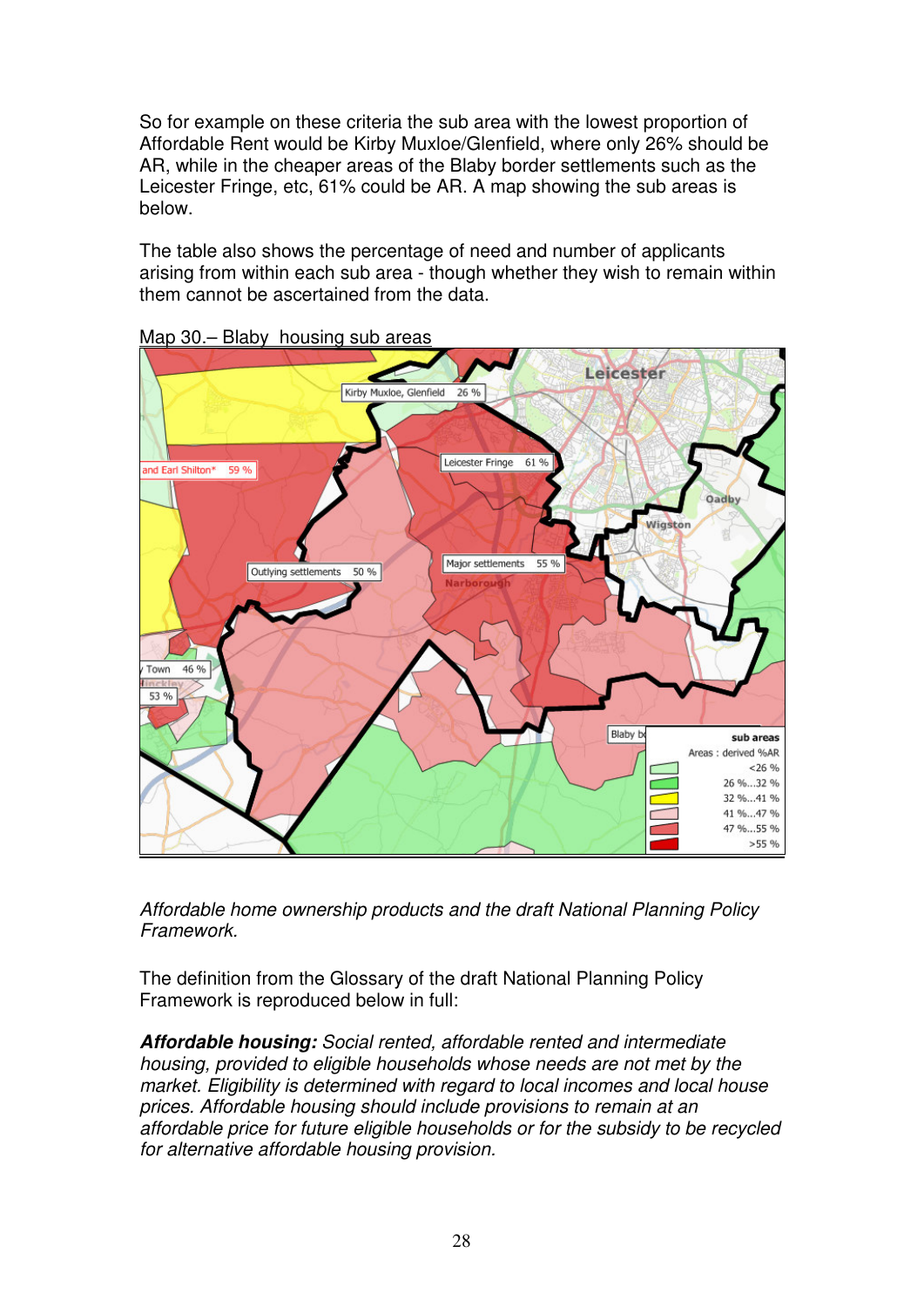• Social rented housing is owned by local authorities and private registered providers, for which guideline target rents are determined through the national rent regime. It may also be owned by other persons and provided under equivalent rental arrangements to the above, as agreed with the local authority or with the Homes and Communities Agency.

 • Affordable rented housing is let by local authorities or private registered providers of social housing to households who are eligible for social rented housing. Affordable Rent is subject to rent controls that require a rent of no more than 80% of the local market rent (including service charges, where applicable).

 • Intermediate housing is homes for sale and rent provided at a cost above social rent, but below market levels subject to the criteria in the Affordable Housing definition above. These can include shared equity (shared ownership and equity loans), other low cost homes for sale and intermediate rent, but not affordable rented housing.

 Homes that do not meet the above definition of affordable housing, such as "low cost market" housing, may not be considered, for planning purposes, as affordable housing.

 As policy attempts to provide a better range of housing costs and tenures the differences between them may become more blurred ( see chart 1) . It is already the case that some PPS3 Affordable Housing, especially shared ownership, is perceived by some as less good value than market housing<sup>10</sup>.

 The NPPF definition for Planning purposes does not take account of this, perhaps unavoidably, but the key criterion appears to be Affordable housing should include provisions to remain at an affordable price for future eligible households or for the subsidy to be recycled for alternative affordable housing provision.

 This will in principle apply to shared ownership housing from Registered Providers, where if it is sold, even100% on a staircasing basis, will provide a capital receipt which can be recycled into more affordable housing. (Whether this happens in reality is another question).

 However it will not apply to 'equity share' deals by developers where a purchaser buys, say, 75% of a house, and commits to pay for the remaining 25%, - at the current full price - , in a few years time. That additional receipt will not be recycled into more affordable housing.

 However if the unsold equity were to be permanently held – for example by a benign landowner, or a Community Land Trust -, and this was reflected in the sale price of the house which was held at 25% below market value by covenant in perpetuity, then this could be considered to be PPS3 affordable housing. The key point is that if at any stage the full price of the house and land must be paid for, then it will not qualify under PPS3 affordable housing definitions.

<sup>&</sup>lt;sup>10</sup> <http://www.guardian.co.uk/money/blog/2011/oct/28/shared-ownership-flat>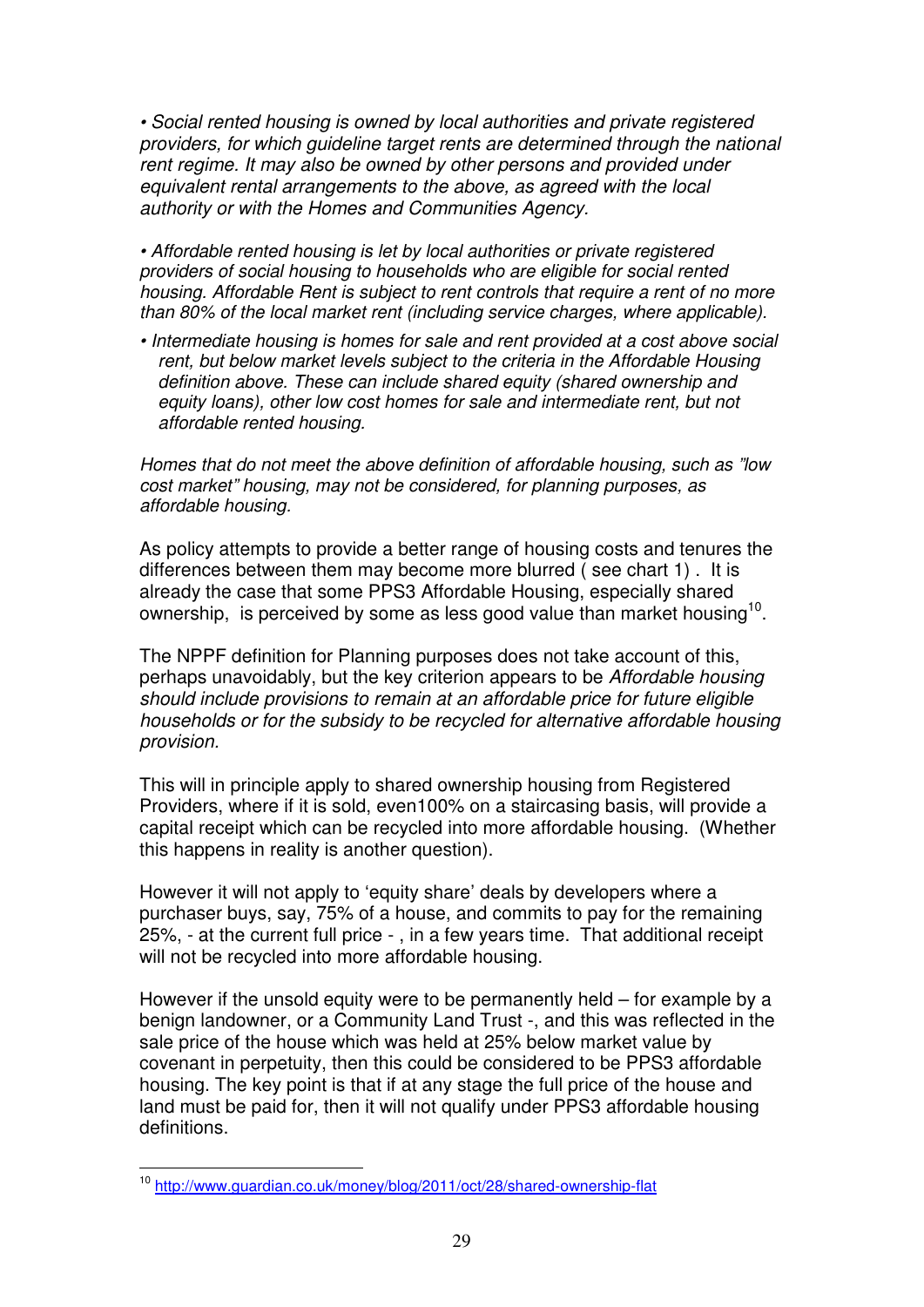This does not meant that other low cost and assisted purchase products will not help to provide a wider range of housing tenures, prices, types and sizes, and help build more flexible local housing ladders, but they may not be PPS3 affordable housing.

 The key point for improving housing market system balance and functionality is that housing costs and prices should fall. According to the Barker thesis of 2004 the main way to achieve this would be by increasing new supply. One of the difficulties with this is that if prices fall, but other factors do not, then developers will be reluctant to build, and will seek devices to maintain prices.

 New sale prices also depend on comparative resale prices, which have remained stubbornly high as owners, many sitting on lots of equity, stay put and wait for the house price bubble to re-inflate. This is shown by sales volumes in Blaby falling from 2,775 in 2007 to 945 in 2010. Compounded, of course, by mortgage rationing and the requirement for higher deposits

 The policy options and interventions available to local authorities in the face of this overall housing market system environment are limited. The new National Planning Policy Framework does contain some new requirements, which will presumably be backed up by powers, for local authorities to control market housing to a greater extent; – for example that they should

 …..produce a Local Plan …. (which) … can be reviewed in whole or in part to respond flexibly to changing circumstances

 ensure that the Local Plan is based on adequate, up-to-date and relevant evidence… ensure that their assessment of and strategies for housing, employment and other uses are integrated, and that they take full account of relevant market and economic signals such as land prices to inform judgements about levels of demand.

## identify the size, type, tenure and range of housing that is required **in particular locations**, reflecting local demand.

 Probably the best that can be achieved is to get these local aspects as right as possible, by developing a deeper, strongly evidence based understanding of how local housing market systems work, and build this intelligence into the Planning system, aiming to steer new provision, and hence gradually overall stock, to fit need and demand profiles better, - and by doing so also nudge behaviour, with the overall aim of improving how the housing system functions.

## Section 106 sites

 S106 Planning agreement requirements have become a substantial source of new affordable housing supply. Affordable Rent will directly affect this because it will change the revenue stream and hence the capitalisation of the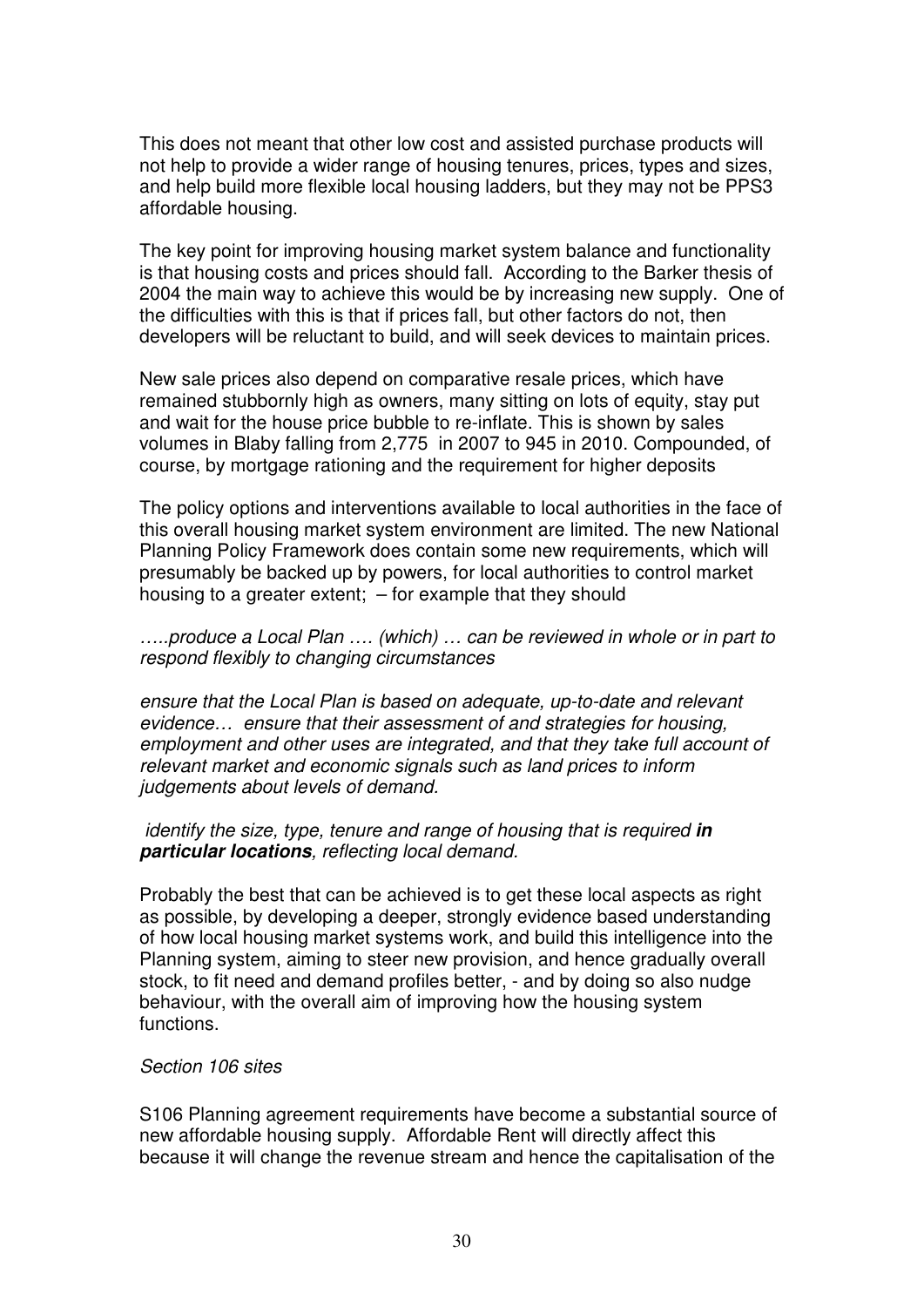rental housing element, and so the price the RP could pay to the developer. The HCA 2011-15 Affordable Homes Programme Framework says :-

 The Programme will introduce a new, more flexible form of social housing, Affordable Rent, which will be the main type of new supply. In addition, providers that enter into a contract with the HCA will have the flexibility to convert a proportion of social rent properties to Affordable Rent at re-let; the additional financial capacity generated **must** be applied to support delivery of new supply.

## and

 the additional borrowing capacity that can be generated from the conversion of social rent properties to Affordable Rent (or other tenures) at re-let, as well as borrowing capacity generated by the net rental income stream of the new properties developed;

 There will be no subsidy (HCA grant, capacity accrued through conversions to affordable rent, affordable home ownership or market sale, Recycled Capital Grant Fund or Disposals Proceeds Fund) used on Section 106 sites developed through the Affordable Homes Programme.

 Increased rental revenue will give a higher capitalisation of the affordable rented properties in a development, which may make the scheme financially viable where it was not with social rent, so this would be supporting the delivery of new supply. However if the scheme was already viable with social rent there could be a temptation for developers and landowners to press for affordable rent and to ask a higher price for this, a process which has been known to take place by a semi auction process between the developer and RP<sub>S</sub>

RPs.<br>However if the scheme would have been viable anyway with all of the affordable housing as social rent, then switching some or all of this to consequence of just inflating the residual land value. In this type of case the regulations could be interpreted that no more should be paid for the affordable housing by the RP than the social rent value, so that the increased revenue from affordable rent can be used to support delivery of new supply elsewhere; or the proportion of affordable housing on site could be increased within the limits of its viability, provided the housing need can be justified. S106 sites will also become the main source of new social rent properties for affordable rent and paying more for it could have the unintended local authorities

 While generic assessment for viability can aid understanding and give an overview, it could also mean that 'hard coded' percentages in Planning policies based on set figures may not apply, and policies could need to be recast in a more flexible way. This will all make specific site based assessment of viability more important, and require more detailed, localised and open book information from all parties.